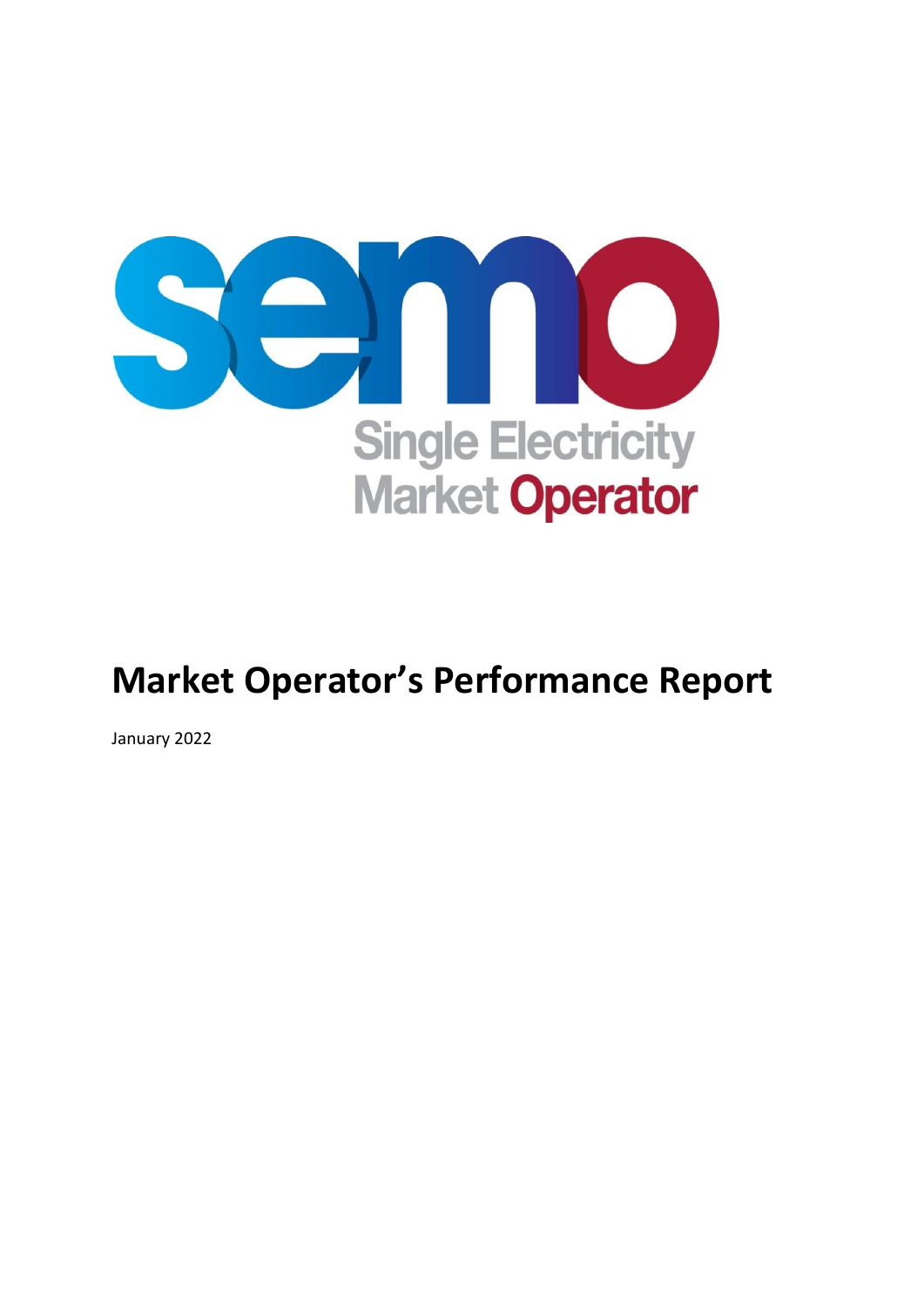### <span id="page-1-0"></span>**Contents**

| 1 |     |                                                                                   |  |  |  |
|---|-----|-----------------------------------------------------------------------------------|--|--|--|
|   | 1.1 |                                                                                   |  |  |  |
|   |     |                                                                                   |  |  |  |
|   |     |                                                                                   |  |  |  |
| 2 |     |                                                                                   |  |  |  |
| 3 |     |                                                                                   |  |  |  |
|   | 3.1 | Indicative and Initial Settlement Runs (includes daily BALIMB, MO and CRM)7       |  |  |  |
|   | 3.2 |                                                                                   |  |  |  |
|   | 3.3 |                                                                                   |  |  |  |
|   | 3.4 |                                                                                   |  |  |  |
| 4 |     |                                                                                   |  |  |  |
|   |     | 4.1 Cash Flow positions for Balancing Market, Capacity Market and Market Operator |  |  |  |
|   |     |                                                                                   |  |  |  |
|   |     | 4.2 Financial Changes between Initial Settlement and Subsequent Reruns11          |  |  |  |
| 5 |     |                                                                                   |  |  |  |
|   | 5.1 |                                                                                   |  |  |  |
|   | 5.2 |                                                                                   |  |  |  |
|   | 5.3 |                                                                                   |  |  |  |
| 6 |     |                                                                                   |  |  |  |
|   |     |                                                                                   |  |  |  |
|   |     |                                                                                   |  |  |  |
|   |     |                                                                                   |  |  |  |
| 7 |     |                                                                                   |  |  |  |
|   | 7.1 | Balancing Market - Trading & Settlement Code Modification Management 18           |  |  |  |
|   | 7.2 |                                                                                   |  |  |  |
| 8 |     |                                                                                   |  |  |  |
|   | 8.1 |                                                                                   |  |  |  |
|   | 8.2 |                                                                                   |  |  |  |
|   |     |                                                                                   |  |  |  |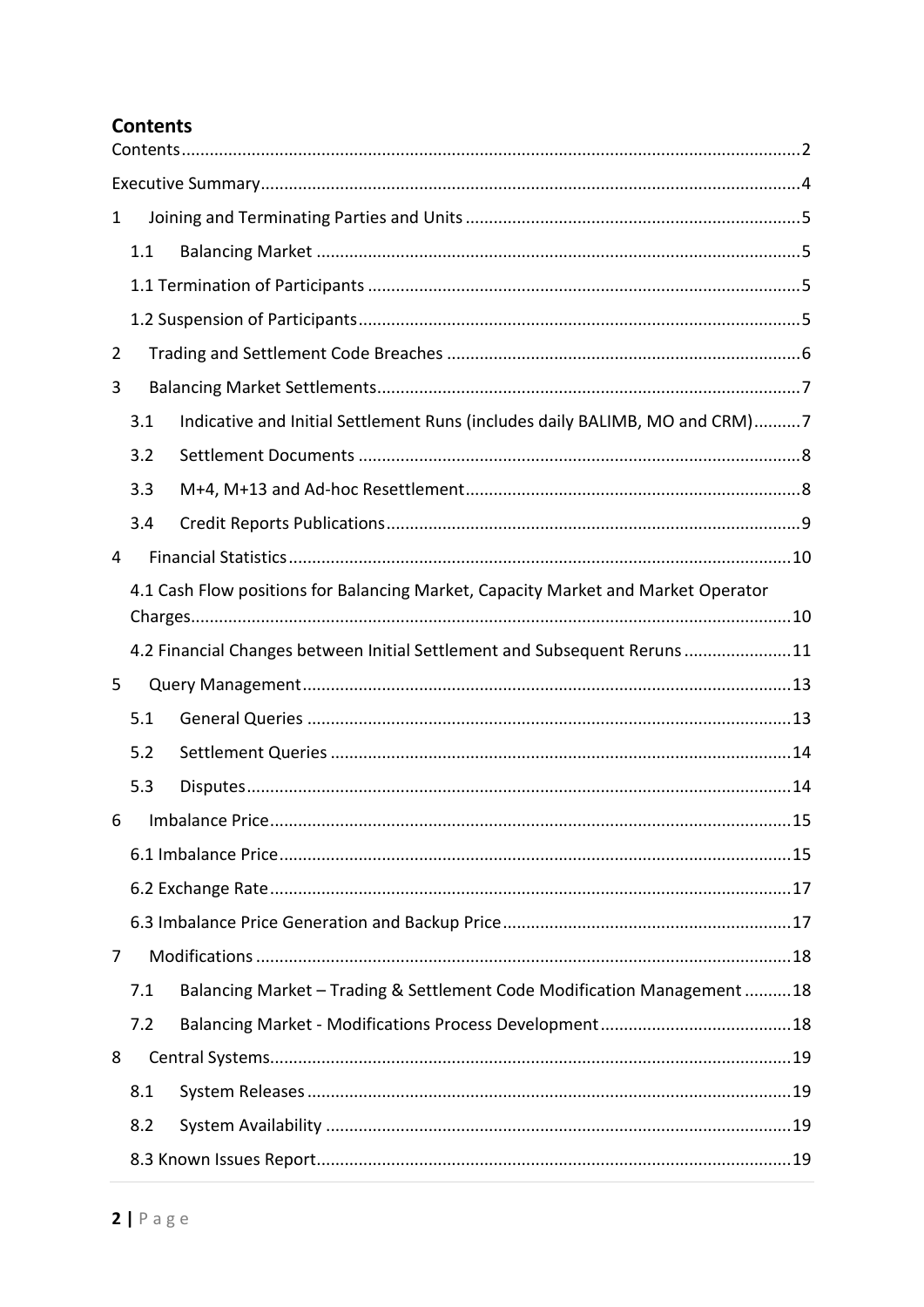|   | 8.4 Limited Communication Failure (LCF), General Communication Failure (GCF) and |  |
|---|----------------------------------------------------------------------------------|--|
|   |                                                                                  |  |
| 9 |                                                                                  |  |
|   |                                                                                  |  |
|   |                                                                                  |  |
|   |                                                                                  |  |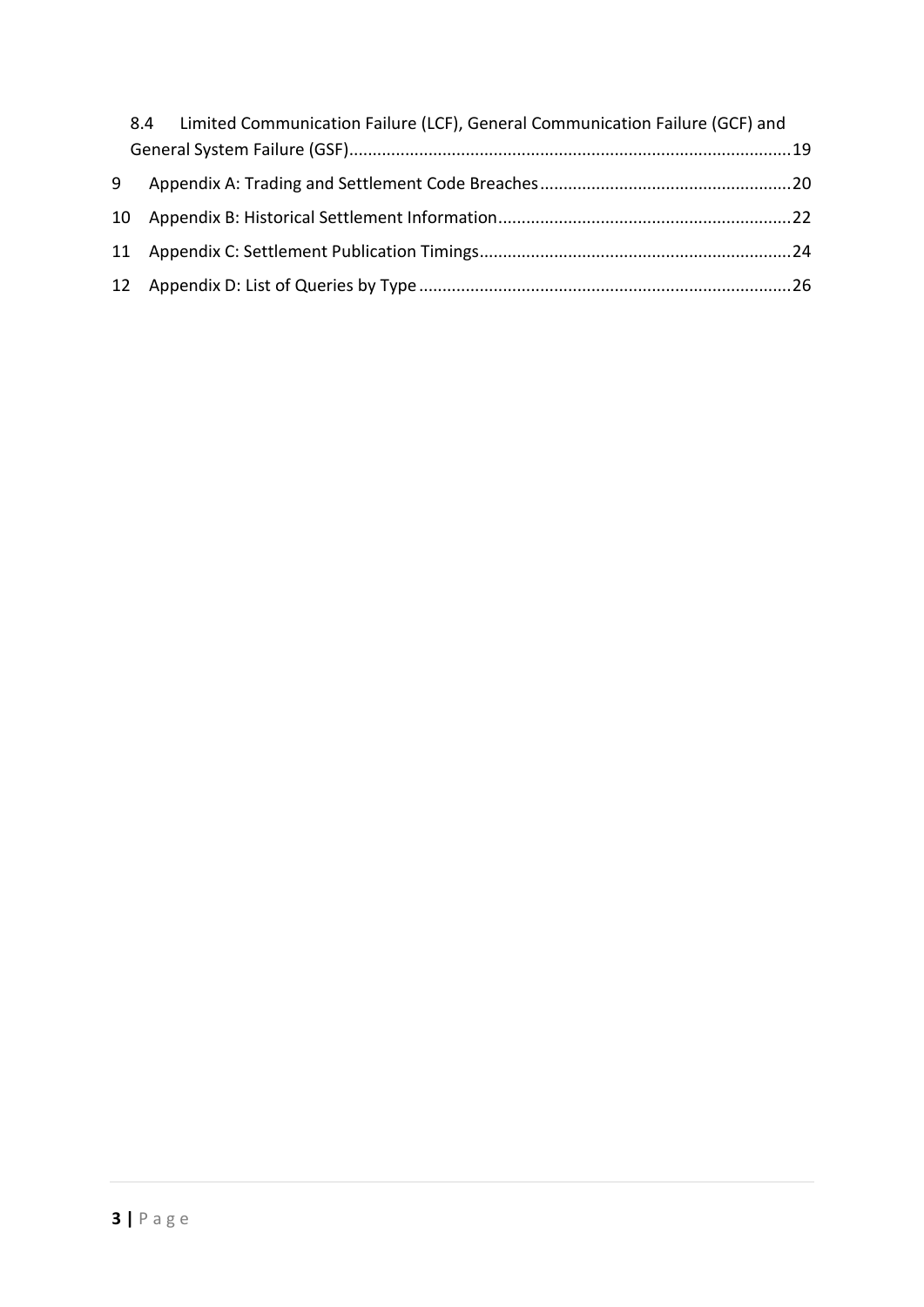### <span id="page-3-0"></span>**Executive Summary**

On 1 October 2018 the Integrated Single Electricity Market (I-SEM) went live and is now the enduring operational electricity market in Ireland and Northern Ireland.

This Single Electricity Market Operator's (SEMO) performance report covers the month of operation of January 2022 and is published in accordance with section B16.2 of the Trading and Settlement Code and the SEM Committee decision paper issued for the Legacy SEM market.

During the month of January 2022:

- There were 12 late publications of Indicative and Initial Settlement runs as per the Trading and Settlement Code timelines
- KIR ID #244,933 Billcase performance for last day of billing period had an impact on publication timelines.
- 5 out of 5 Settlement Documents issued on time
- There were 4 payment defaults by Participants
- No new parties joined the market, 0 units de-registered and 2 new units registered in the market
- There were 7 Credit defaults by 1 Participant and 2 Credit breaches as per the Trading and Settlement code timelines
- 209 general queries were received, and 201 general queries were resolved, with 35 in progress

SEMO welcomes all comments on the contents of this report. Comments should be sent preferably in email format to [info@sem-o.com.](mailto:info@sem-o.com) The intention is for SEMO and the Regulatory Authorities to consult on the framework for reporting based on comments and feedback received and to implement any revisions where necessary.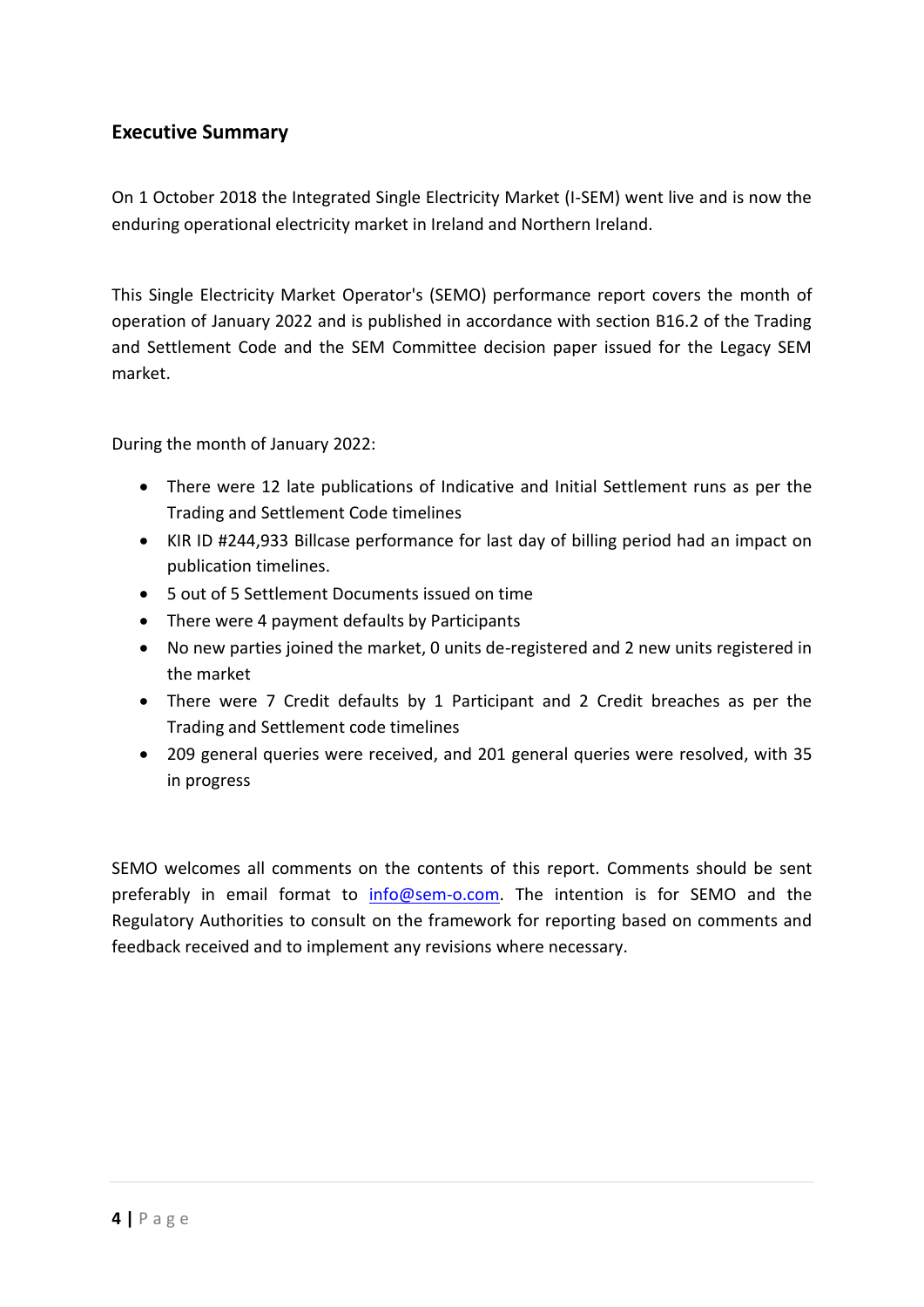### <span id="page-4-0"></span>**1 Joining and Terminating Parties and Units**

#### <span id="page-4-1"></span>**1.1 Balancing Market**

No new parties went effective in the Market between 01 January and 31 January 2022.

2 new units went effective in the Market between 01 January and 31 January 2022:

| <b>Party Name</b>                            | <b>Party ID</b> | <b>Participant</b><br>ID | <b>Unit ID</b> | <b>Effective date</b> |
|----------------------------------------------|-----------------|--------------------------|----------------|-----------------------|
| ElectroRoute Energy Supply<br>Limited        | PY 000171       | PT 502534                | GU 504030      | 05/01/2022            |
| <b>ElectroRoute Energy Supply</b><br>Limited | PY 000171       | PT 502534                | GU 504040      | 05/01/2022            |

**Table 1 – Registrations January 2021**

0 units de-registered from the Market between 01 January and 31st January 2022.

#### <span id="page-4-2"></span>**1.1 Termination of Participants**

There were no terminating parties in January 2022.

#### <span id="page-4-3"></span>**1.2 Suspension of Participants**

No suspension orders were issued by the Market Operator in January 2022.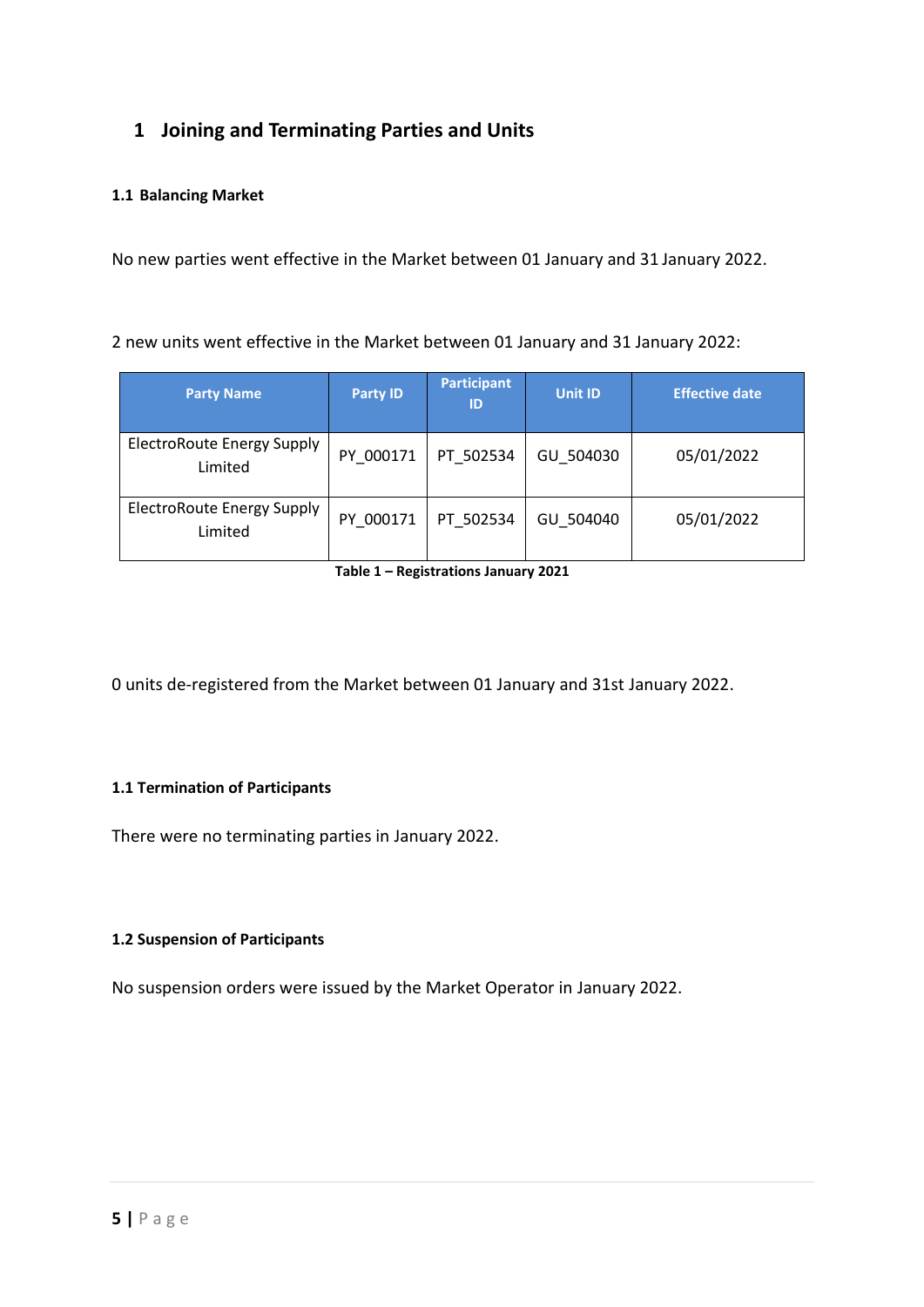### <span id="page-5-0"></span>**2 Trading and Settlement Code Breaches**

| <b>Trading and Settlement Code Breaches</b> |                                    |              |              |  |  |
|---------------------------------------------|------------------------------------|--------------|--------------|--|--|
|                                             | <b>Area</b>                        | <b>Major</b> | <b>Minor</b> |  |  |
| Data Providers                              |                                    |              |              |  |  |
| <b>Market Participants</b>                  | Clearing                           | 4            |              |  |  |
|                                             | <b>Credit Risk Management</b>      |              |              |  |  |
| Market Operator                             | <b>Balancing Market Settlement</b> |              | 12           |  |  |
|                                             | Clearing                           |              |              |  |  |
|                                             | <b>Credit Risk Management</b>      |              | 2            |  |  |
|                                             |                                    |              |              |  |  |
| Total                                       | 11                                 | 17           |              |  |  |

Breaches of the Trading and Settlement Code were noted in the following areas:

**Table 2 – Trading and Settlement Code Breaches**

Further details of each of the Trading and Settlement Code breaches noted above are set out in **Appendix A.**

Key:

- Major Breach late publishing of settlement documents, default notices issued for non-payment or similar.
- Minor Breach deadlines not met, but no financial implication to Participants. This includes late posting of settlement runs.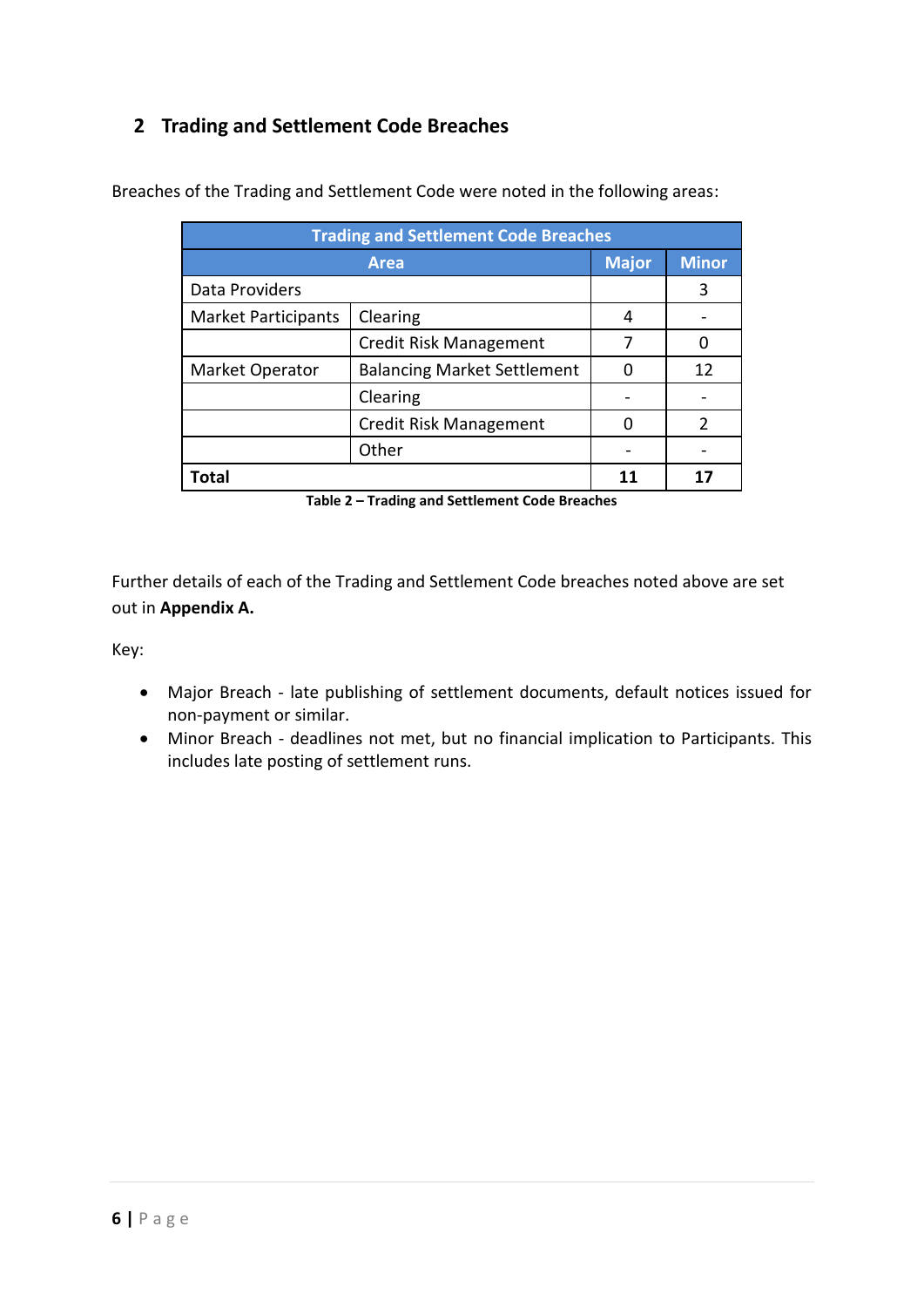### <span id="page-6-0"></span>**3 Balancing Market Settlements**

#### <span id="page-6-1"></span>**3.1 Indicative and Initial Settlement Runs (includes daily BALIMB, MO and CRM)**

For Historical information please see **Appendix B** – Historical Settlement Information.

The following series of tables and graphs represents the publications of Indicative and Initial Settlement runs. Every working day SEMO is obliged to issue Indicative and Initial settlement run statements.

| Settlement Runs completed 01/01/2022 - 31/01/2022 |    |    |  |  |
|---------------------------------------------------|----|----|--|--|
| <b>Indicative</b><br><b>Initial</b>               |    |    |  |  |
| On Time                                           | 20 | 30 |  |  |
| Same Day Late                                     |    |    |  |  |
| > 1 Day Late                                      |    |    |  |  |
| <b>Total runs</b>                                 |    |    |  |  |

**Table 3 - Settlement Runs completed 01/01/2022 - 31/01/2022**



**Figure 1 - Indicative Settlement Runs Completed**

Further details on publication times can be found in **Appendix C.**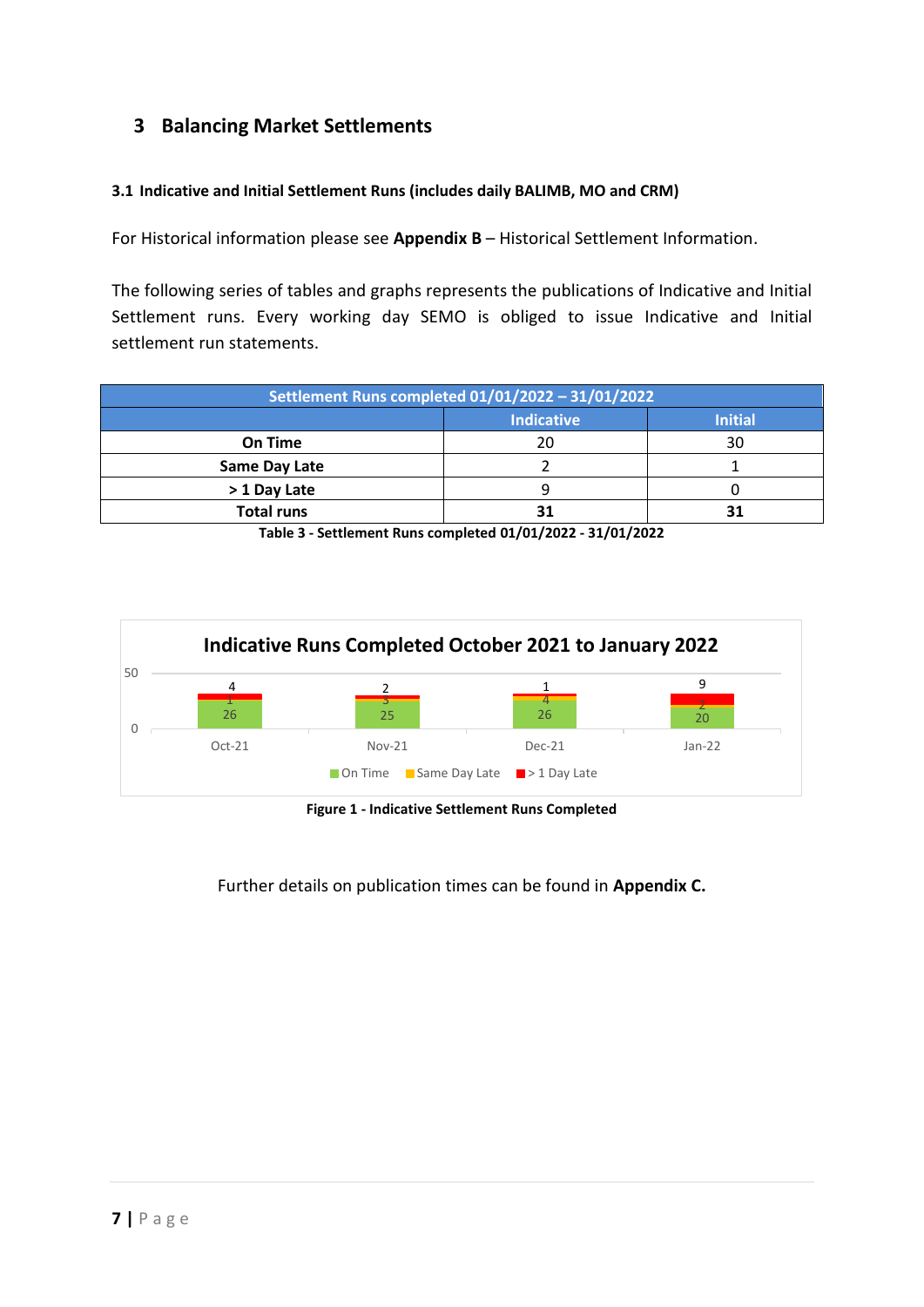

**Figure 2 - Initial Settlement Runs Completed**

Further details on publication times can be found in **Appendix C.**

#### <span id="page-7-0"></span>**3.2 Settlement Documents**

The following table represents the publications of Initial Settlement Documents. SEMO is obliged to issue initial Settlement Documents 4 working days after the last day of the billing period.

| Settlement Documents completed 01/01/2022 - 31/01/2022 |  |  |  |  |
|--------------------------------------------------------|--|--|--|--|
| <b>No. of Weeks</b>                                    |  |  |  |  |
| On Time                                                |  |  |  |  |
| <b>Same Day Late</b>                                   |  |  |  |  |
| > 1 Day Late                                           |  |  |  |  |
| <b>Total runs</b>                                      |  |  |  |  |

**Table 4 - Settlement Documents completed 01/01/2022 - 31/01/2022**

#### <span id="page-7-1"></span>**3.3 M+4, M+13 and Ad-hoc Resettlement**

The following table represents the publications of Resettlement runs for the month of January.

| Resettlement Runs for Operational Dates 01/01/2022 - 31/01/2022 |                                |                   |             |  |  |
|-----------------------------------------------------------------|--------------------------------|-------------------|-------------|--|--|
| <b>Resettlement</b>                                             | <b>Resettlement Period End</b> |                   |             |  |  |
| <b>Run</b>                                                      | <b>Resettled</b>               | <b>Start Date</b> | <b>Date</b> |  |  |
| $M+4$                                                           |                                | 22/08/2021        | 02/10/2021  |  |  |
| $M+13$                                                          |                                | 22/11/2020        | 02/01/2021  |  |  |
| Ad-Hoc                                                          |                                | 04/08/2019        | 07/09/2019  |  |  |

**Table 5 – Resettlement Runs for Operational Dates 01/01/2022 – 31/01/2022**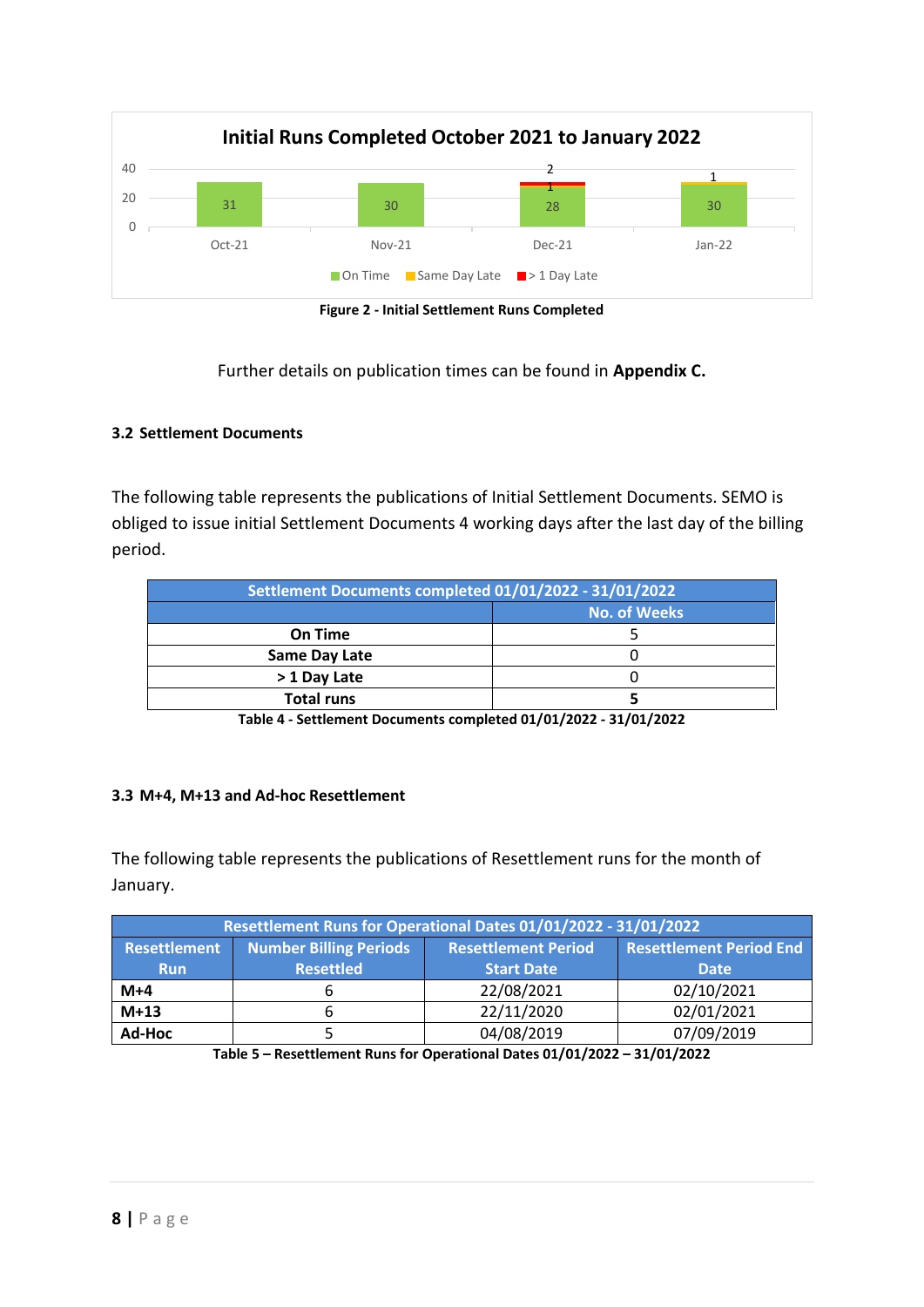#### <span id="page-8-0"></span>**3.4 Credit Reports Publications**

There were 48 Credit reports published on time, out of an expected 50 Credit reports.

#### **2 Delayed**

04/01/2022: Analysis required on high number of breaches.

12/01/2022: Internal processing time took longer than expected.



**Figure 3 - Credit Report Summary January 2022**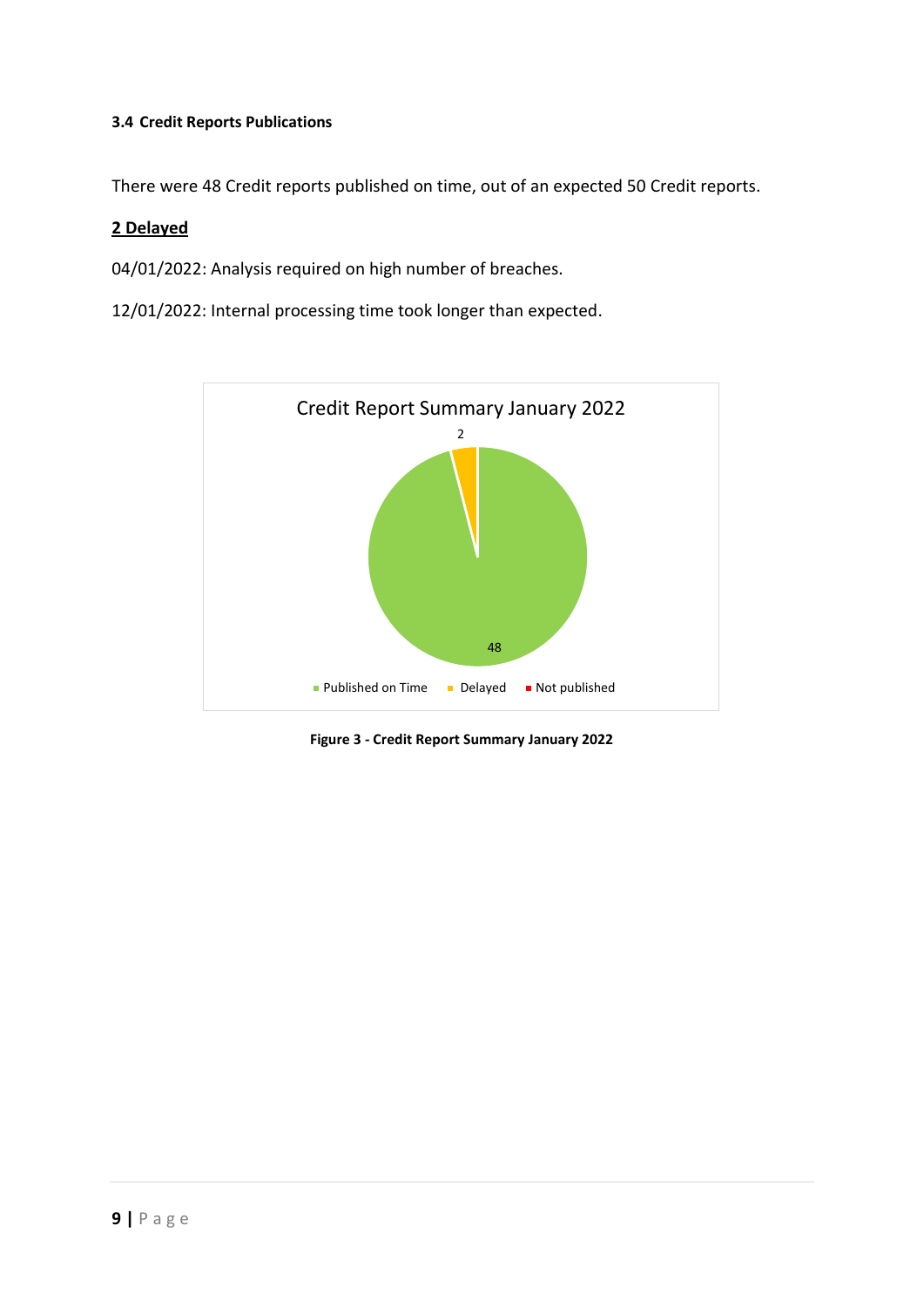### <span id="page-9-0"></span>**4 Financial Statistics**

#### <span id="page-9-1"></span>**4.1 Cash Flow positions for Balancing Market, Capacity Market and Market Operator Charges**

The Balancing Market reflects actions taken by the TSOs to keep the system balanced, for example, for differences between the market schedule and actual system demand. It determines the imbalance settlement price for settlement of these balancing actions. This includes any uninstructed deviations from a participant's notified ex-ante position. All data displayed in this section displays Initial data from 01 January 2022 to 31 January 2022.

- Positive values indicate Payments were greater than Charges
- Negative values indicate Charges were greater than Payments
- All figures are in Euro

| <b>Balancing Market Cashflow Position</b> |                                                   |                  |  |  |  |  |
|-------------------------------------------|---------------------------------------------------|------------------|--|--|--|--|
| <b>Component</b>                          | <b>Component Name</b>                             | € Payment/Charge |  |  |  |  |
| <b>CIMP</b>                               | <b>Imperfections Charge</b>                       | $-31,349,037$    |  |  |  |  |
| <b>CIMB</b>                               | Imbalance Payment or Charge                       | $-7,963,444$     |  |  |  |  |
| <b>CCURL</b>                              | Offer Price Only Accepted Offer Payment or Charge | $-2,010,562$     |  |  |  |  |
| <b>CREV</b>                               | Residual Error Volume Charge                      | $-1,290,016$     |  |  |  |  |
| <b>CUNIMB</b>                             | Uninstructed Imbalance Charge                     | $-1,011,687$     |  |  |  |  |
| <b>CAOOPO</b>                             | Bid Price Only Accepted Bid Payment or Charge     | $-779,463$       |  |  |  |  |
| <b>CDIFFCWD</b>                           | <b>Fixed Cost Payment or Charge</b>               | $-7,506$         |  |  |  |  |
| <b>CABBPO</b>                             | Imbalance Payment or Charge                       | 43,995           |  |  |  |  |
| <b>CFC</b>                                | <b>Currency Adjustment Charge</b>                 | 5,032,312        |  |  |  |  |
| CDISCOUNT                                 | <b>Discount Payment</b>                           | 16,247,957       |  |  |  |  |
| CPREMIUM<br>Premium Payment               |                                                   | 16,839,637       |  |  |  |  |
|                                           | $-6,247,813$<br><b>Total</b>                      |                  |  |  |  |  |

**Table 6 - Balancing Market Cash Flow Position**

The Capacity Market is designed to help ensure that the generation capacity in Ireland and Northern Ireland (including Storage, Demand Side Units and Interconnector capacity) is sufficient to meet demand and that the regulatory approved generation adequacy standard is satisfied.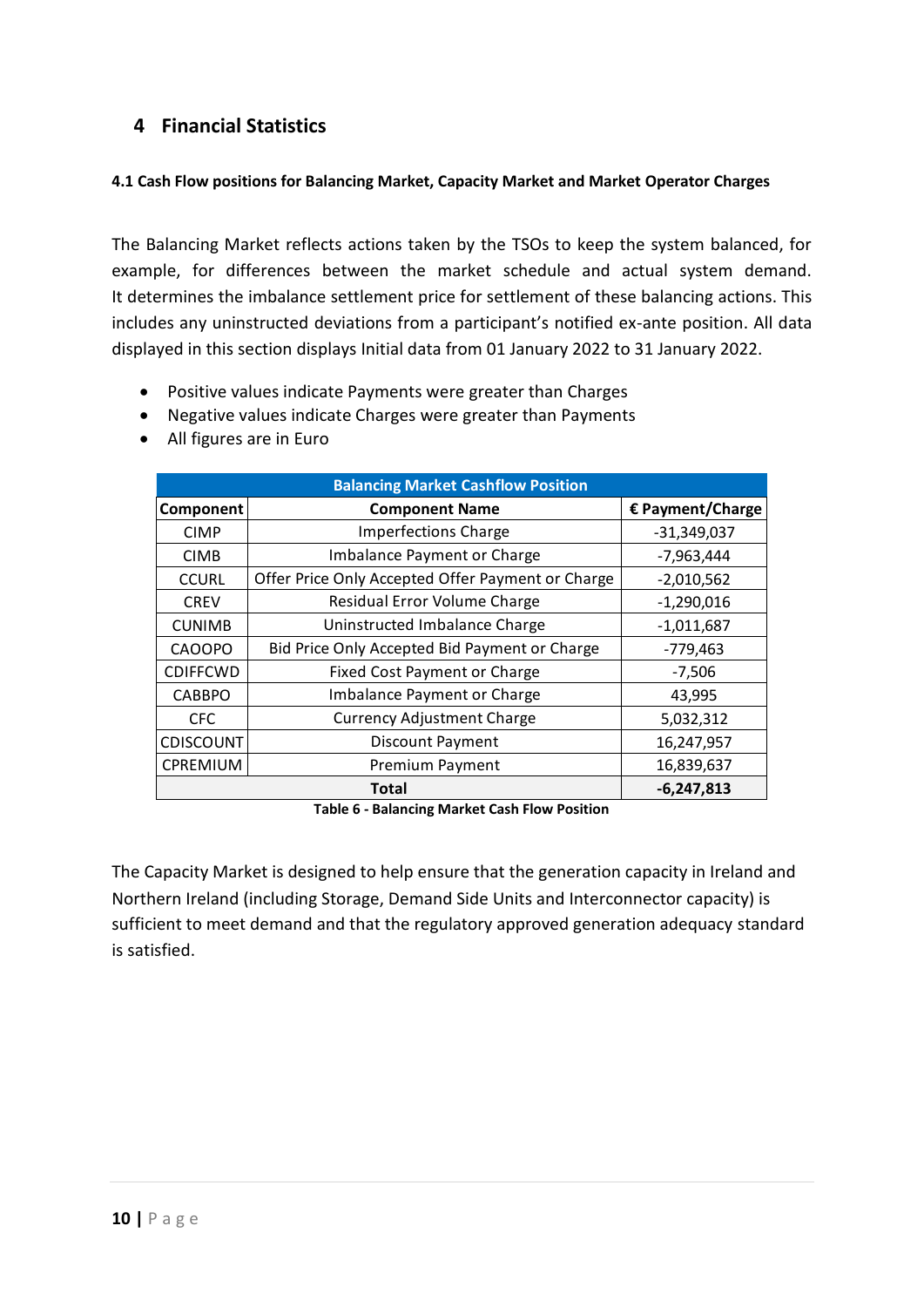|            | <b>Capacity Market Cash Flow Position</b>    |                  |  |  |  |  |
|------------|----------------------------------------------|------------------|--|--|--|--|
| Component  | <b>Component Name</b>                        | € Payment/Charge |  |  |  |  |
| <b>CCP</b> | Fixed Market Operator Charge Generator Units |                  |  |  |  |  |
| CCC        | Fixed Market Operator Charge Supplier Units  |                  |  |  |  |  |
|            | -4,136,442                                   |                  |  |  |  |  |

|  |  | <b>Table 7 - Capacity Market Cash Flow Position</b> |  |  |  |  |
|--|--|-----------------------------------------------------|--|--|--|--|
|--|--|-----------------------------------------------------|--|--|--|--|

Market Operator charges are used to recover the costs of administering the market:

| <b>Market Operator Charges</b> |                                        |              |  |  |  |
|--------------------------------|----------------------------------------|--------------|--|--|--|
| Component                      | € Payment/Charge                       |              |  |  |  |
| <b>CMOAU</b>                   | Fixed Market Operator Supplier Charge  | $-86,058$    |  |  |  |
| <b>CMOAV</b>                   | Fixed Market Operator Generator Charge | $-2,103$     |  |  |  |
| <b>CVMO</b>                    | Variable Market Operator Charge        | $-1,865,933$ |  |  |  |
| $-1,954,095$<br>Total          |                                        |              |  |  |  |

**Table 8 - Market Operator Charges**

#### <span id="page-10-0"></span>**4.2 Financial Changes between Initial Settlement and Subsequent Reruns**

During the month of January 2022:

- M+4 Resettlement has been completed for Settlement Dates 29/08/2021 to 02/10/2021.
- M+13 Resettlement has been completed for Settlement Dates 29/11/2020 to 02/01/2021.
- Adhoc Resettlement has been completed for Settlement Dates 04/08/2019 to 07/09/2019.

The tables below display the differences between the previous settlement run and the most recent resettlement run (either M+4, M+13 or Adhoc). The differences are then rolled up to the component charge level and combined for both M+4, M+13 and Adhoc.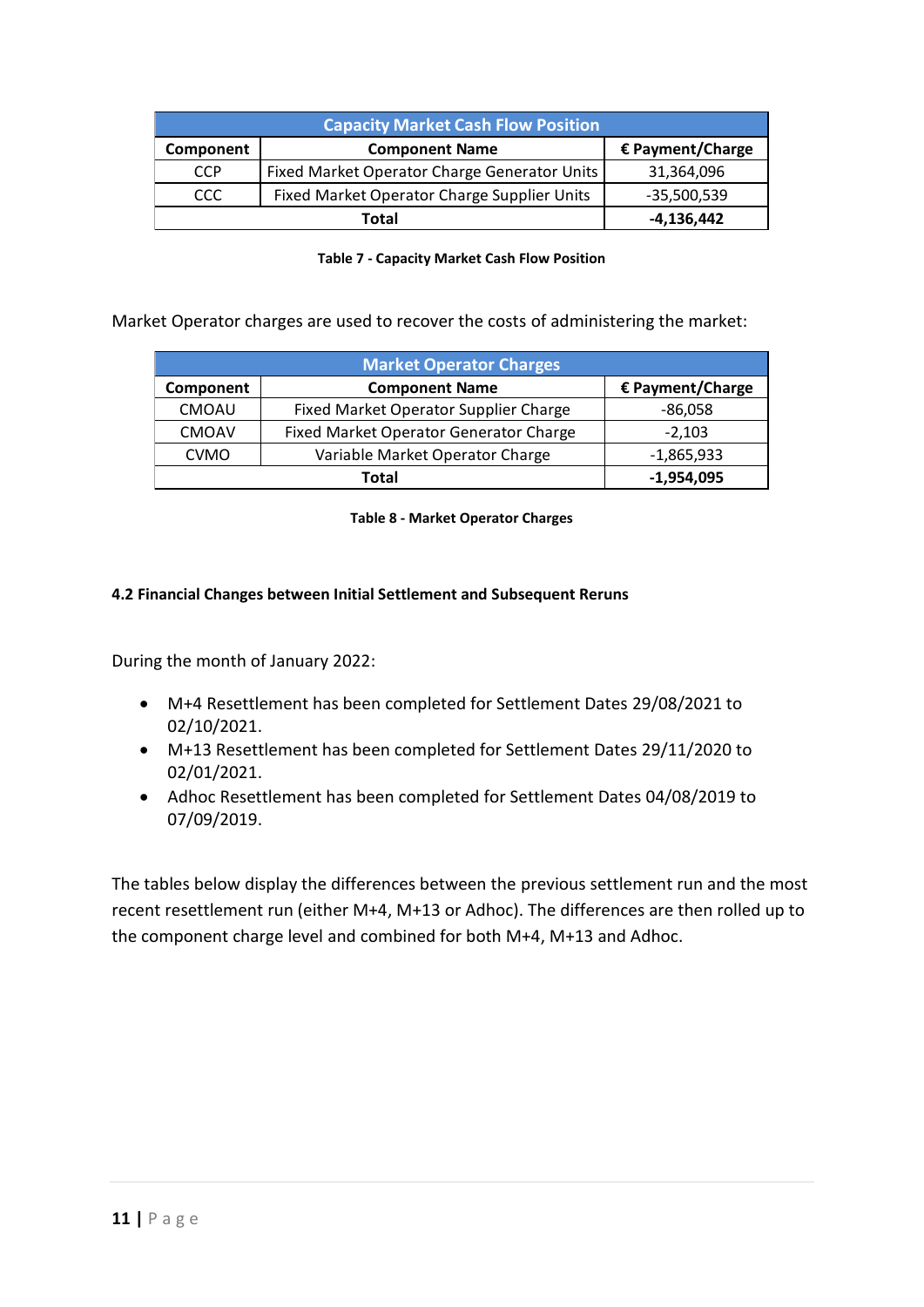| <b>Balancing Market Resettlement</b> |                   |  |  |  |
|--------------------------------------|-------------------|--|--|--|
| Component                            | <b>Difference</b> |  |  |  |
| CEADSUIMB                            | -€72,970          |  |  |  |
| <b>CFC</b>                           | $-663,141$        |  |  |  |
| <b>CCURL</b>                         | $-£7,204$         |  |  |  |
| <b>CTEST</b>                         | €0                |  |  |  |
| <b>CDIFFCWD</b>                      | €17,528           |  |  |  |
| <b>CDIFFCNP</b>                      | €0                |  |  |  |
| <b>CSOCDIFFP</b>                     | €345              |  |  |  |
| <b>CCA</b>                           | €452              |  |  |  |
| <b>CDIFFPIMB</b>                     | €139,786          |  |  |  |
| <b>CABBPO</b>                        | €65,081           |  |  |  |
| <b>CAOOPO</b>                        | €16,247           |  |  |  |
| <b>CREV</b>                          | €47,357           |  |  |  |
| CPREMIUM                             | €143,426          |  |  |  |
| <b>CUNIMB</b>                        | €70,540           |  |  |  |
| <b>CIMP</b>                          | €292,612          |  |  |  |
| <b>CDISCOUNT</b>                     | €213,901          |  |  |  |
| <b>CIMB</b>                          | €7,612,563        |  |  |  |
| Total                                | €8,549,494        |  |  |  |

**Table 9 - Balancing Market Resettlement**

| <b>Capacity Market Resettlement</b> |          |  |  |  |
|-------------------------------------|----------|--|--|--|
| <b>Difference</b><br>Component      |          |  |  |  |
| ccc                                 | €331,344 |  |  |  |
| CCP                                 | €13,450  |  |  |  |
| Total                               | €344.794 |  |  |  |

**Table 10 - Capacity Market Resettlement**

| <b>Market Operator Charges Resettlement</b> |          |  |  |  |
|---------------------------------------------|----------|--|--|--|
| <b>Difference</b><br>Component              |          |  |  |  |
| <b>CMOAV</b>                                | €3,511   |  |  |  |
| <b>CVMO</b>                                 | €15,416  |  |  |  |
| <b>CMOAU</b>                                | €138,484 |  |  |  |
| €157,410<br>Total                           |          |  |  |  |

#### **Table 11 - Market Operator Charges Resettlement**

Financial Statistics Disclaimer: the above information represents settlement data aggregated during the month in assessment, which may be different to the accounting data audited post settlement period.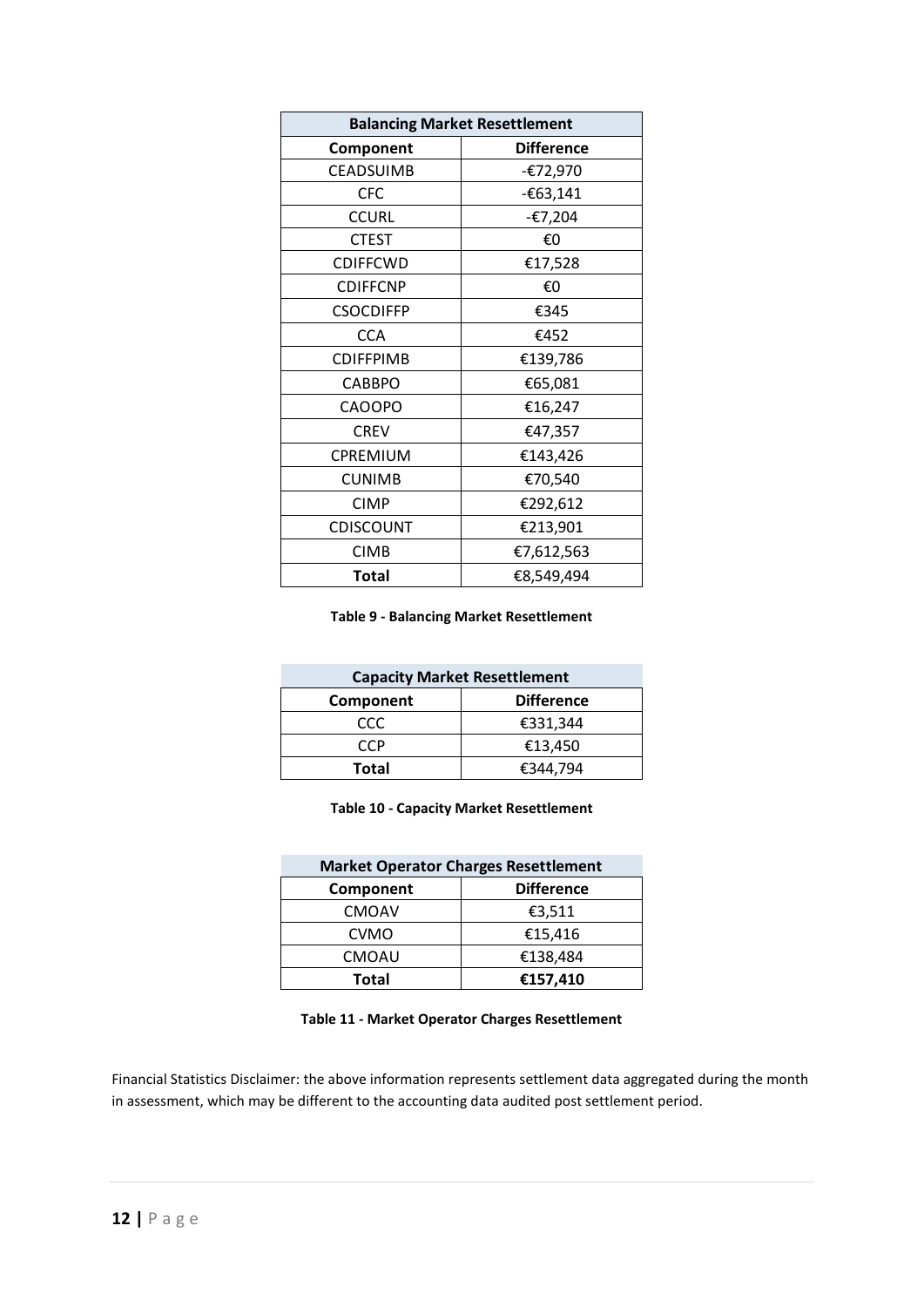### <span id="page-12-0"></span>**5 Query Management**

#### <span id="page-12-1"></span>**5.1 General Queries**

The statistics presented in Table 12 - Helpdesk Query Statistics cover the month of January 2022.

| <b>Received</b> | <b>Resolved</b> | <b>Open</b> |
|-----------------|-----------------|-------------|
| 209             | 201             | っこ<br>၁၁    |

The average resolution time for queries in January 2022 was 4.6 working days.

#### **Definitions**

- Resolved refers to queries resolved within January 2022, and includes queries raised before this time.
- Resolution Time (Working Days) refers to average time to resolve, in working days for this category of query. It is calculated based on all queries for the category, not just January 2022.
- Open refers to queries raised but not resolved as of  $31<sup>st</sup>$  of January 2022.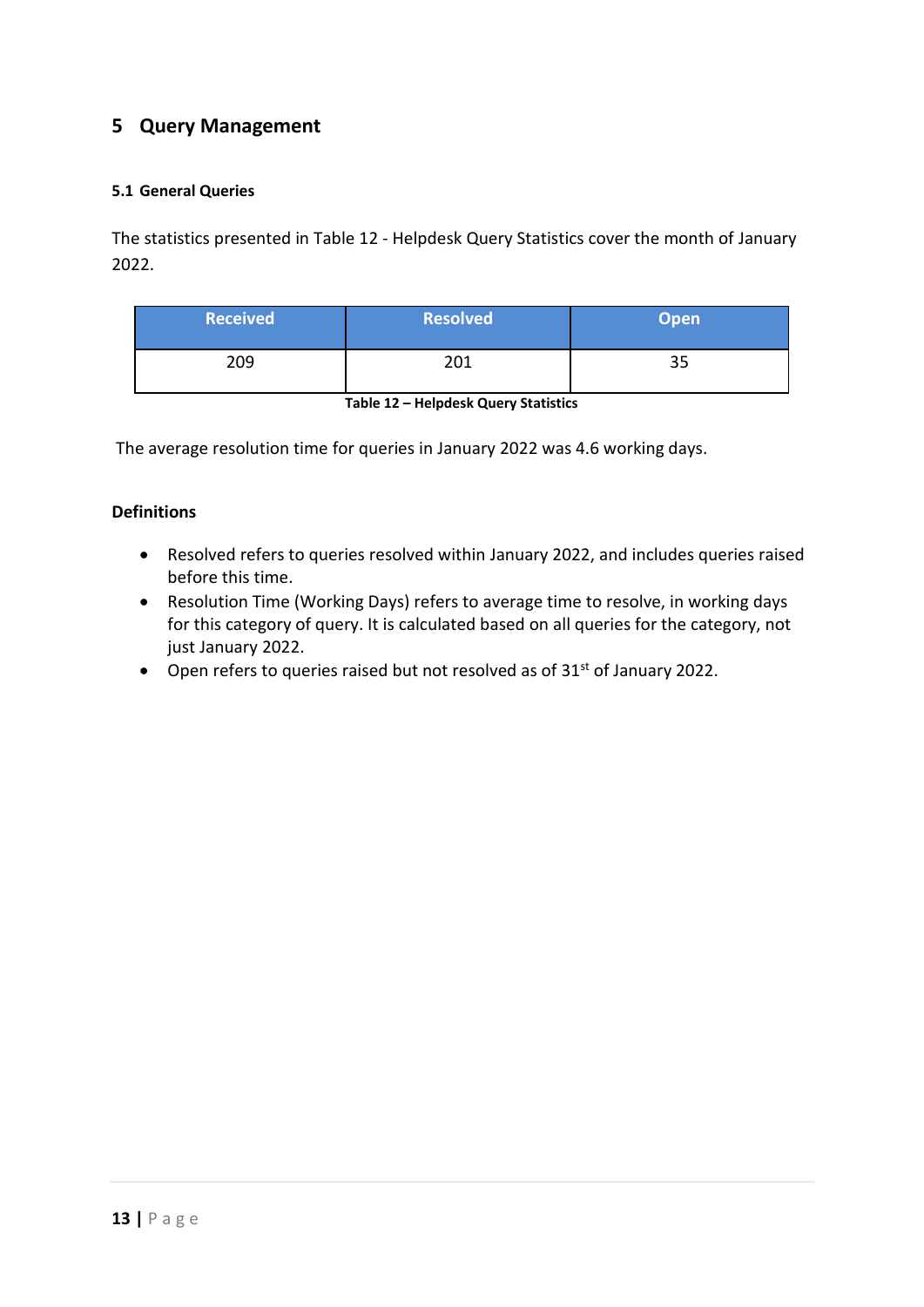#### <span id="page-13-0"></span>**5.2 Settlement Queries**

There were 17 Formal Settlement queries raised in January 2022.

13 have been upheld, 1 was rejected and 3 were not upheld.

| <b>Topic (upheld Queries)</b> | <b>Number of Queries</b> |
|-------------------------------|--------------------------|
| CFC.                          |                          |
| <b>CIMB</b>                   |                          |
| <b>CUNIMB</b>                 |                          |
| <b>CPREMIUM</b>               |                          |
|                               |                          |

**Table 13 – Upheld Settlement Queries by Topic**

Further Details on Settlement queries that have been upheld can be found in **Appendix D.**

A full list of all unresolved Settlement queries raised for the month can be found in **Appendix D.**

#### <span id="page-13-1"></span>**5.3 Disputes**

No Disputes were raised in the month of January 2022.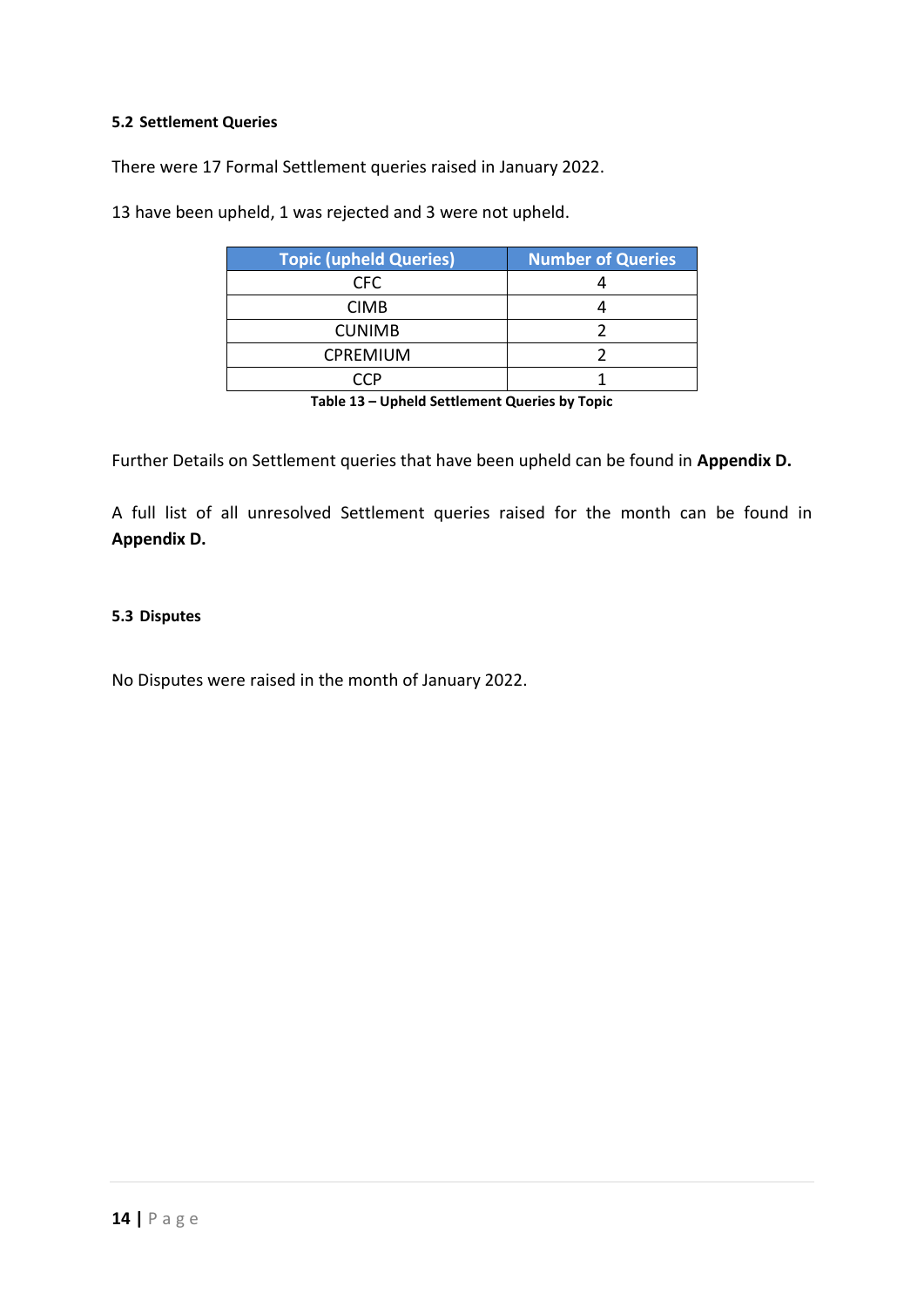### <span id="page-14-0"></span>**6 Imbalance Price**

#### <span id="page-14-1"></span>**6.1 Imbalance Price**

There are two types of Imbalance Price referred to in this section; the Imbalance Price which is the price associated with a 5 Minute Imbalance Pricing Period; and secondly, an Imbalance Settlement Price which is calculated as the average of six 5 Minute Imbalance Prices for a corresponding 30 minute Imbalance Settlement Period.

**Figure 4** below shows the Imbalance Settlement Prices for January 2022. All system calculated Imbalance Settlement Prices are published on this graph; both the Market Back Up Price and the 30 minute average of the Imbalance Price. The average Imbalance Settlement Price for January was €180.27.



**Figure 4 – Imbalance Settlement Price**

**Figure 5** below shows the Quantity Weighted Ex-Ante Price as a comparator to the Imbalance Settlement Price. The Quantity Weighted Ex-Ante Price is the value used by SEMO as the Market Back Up Price, should the Market Operator not be able to calculate an Imbalance Settlement Price; based on the average of the six 5 Minute Imbalance Prices for a given Imbalance Settlement Period.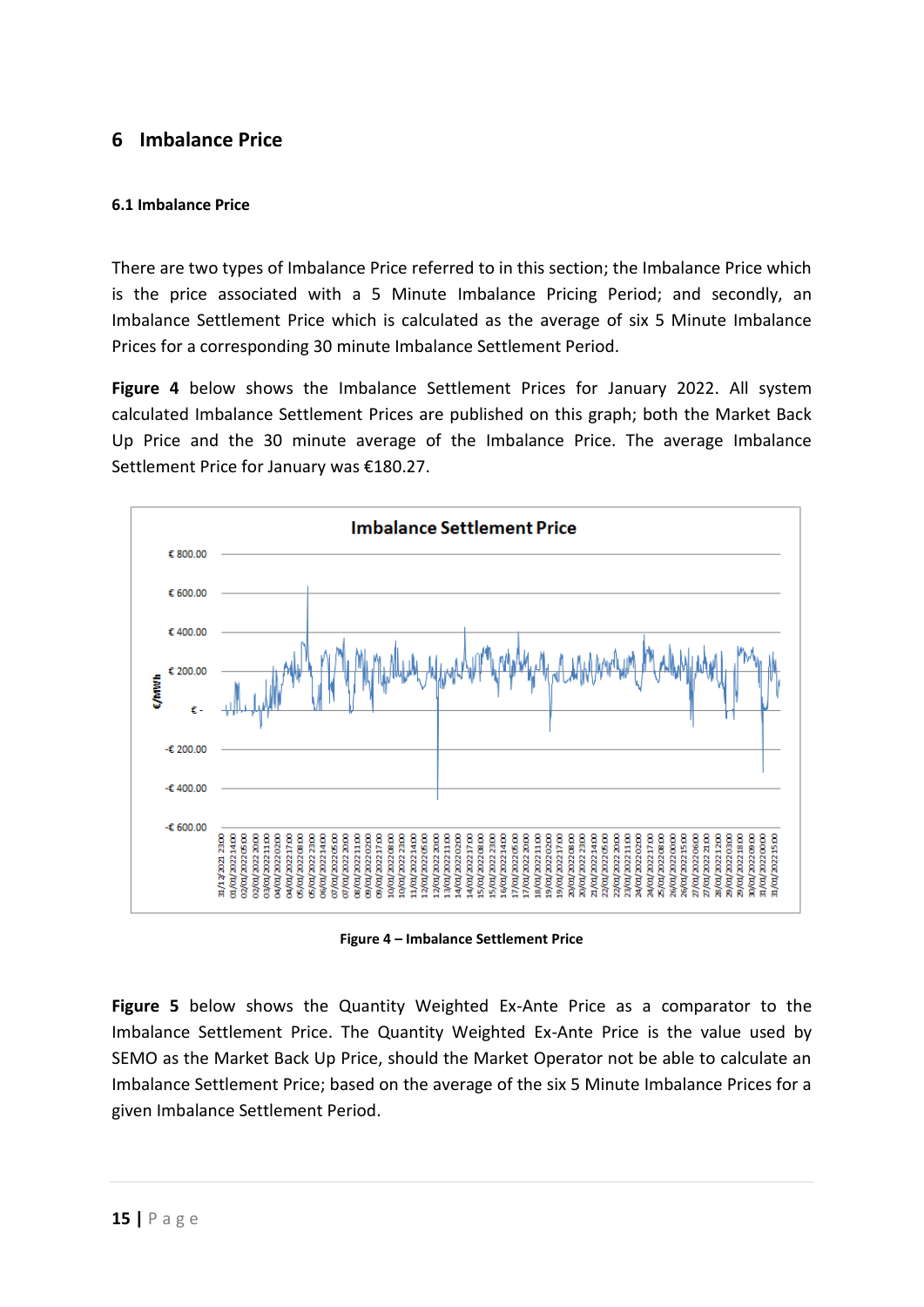

**Figure 5 – Imbalance Settlement Price & Quantity Weighted Ex-Ante Price Comparison**

**Figure 6** below highlights the monthly Highest, Lowest and Average half-hour Imbalance Prices for the period January 2022.



**Figure 6 – Highest, Lowest and Average Imbalance Prices**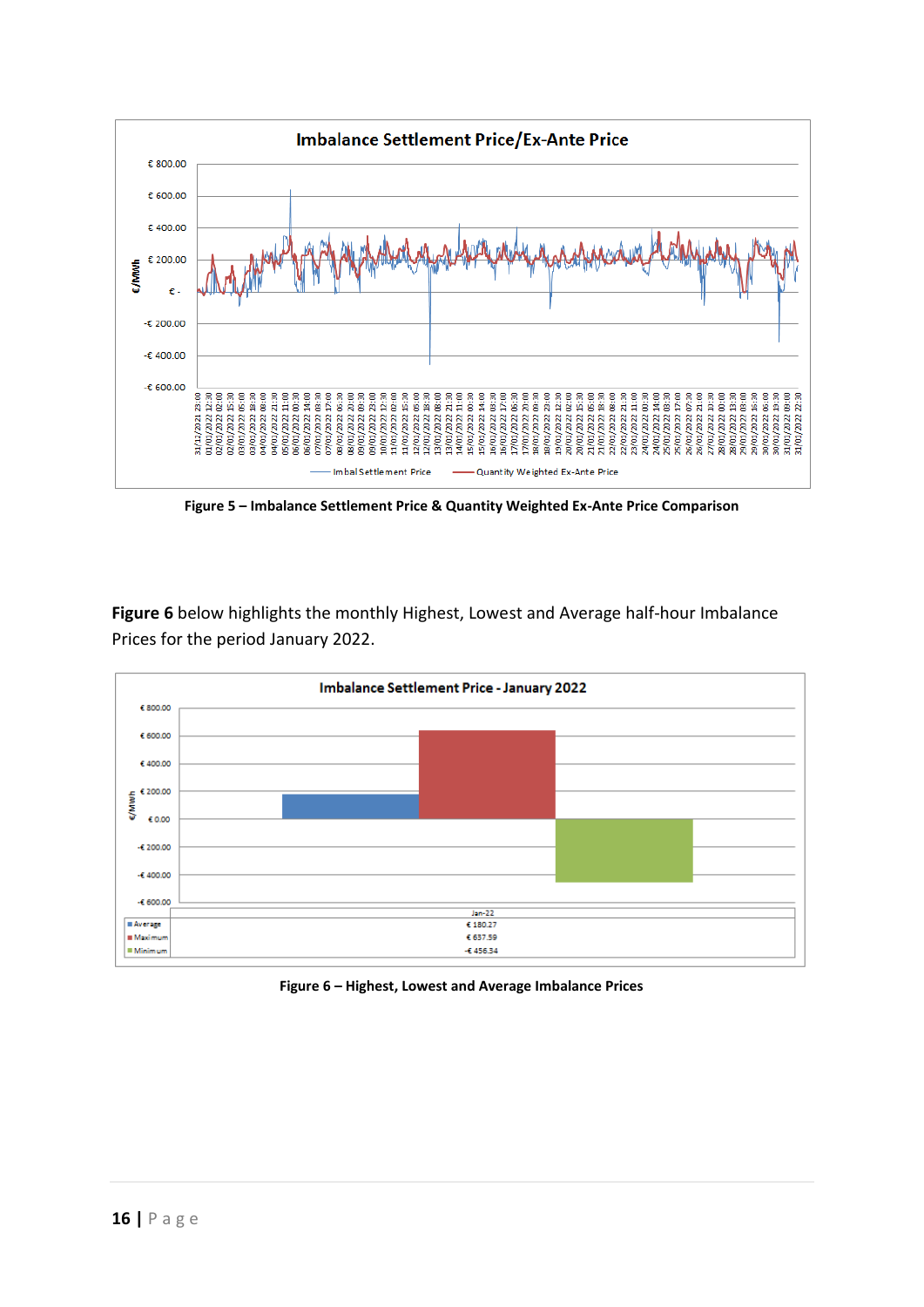#### **6.2 Exchange Rate**

<span id="page-16-0"></span>The SEM is a dual currency market, Units based in Northern Ireland submit their Offer Data in GBP. All GBP Offer Data is converted to EUR as part of the Balancing Market price setting process. The GBP to EUR exchange rate is captured below in **Figure 7**.



**Figure 7 – GBP to EUR Exchange Rate**

#### **6.3 Imbalance Price Generation and Backup Price**

<span id="page-16-1"></span>The Market Back Up Price is calculated and published automatically by the Market Systems in the event that one or more 5 minute Imbalance Prices have not been calculated for an Imbalance Settlement Period. During this calendar month, there were 8 Market Back Up Prices published as a result of missed Imbalance Prices<sup>1</sup>.

As a result of the approved Mod 03 19 and the implementation of Release G, the Back Up Price is now calculated at a 5-Minute level rather than a 30-Minute level. During this calendar Month, there were 101 Backup Prices (5MIN) applied as a result of a scheduled system outage and 37 Backup Prices (5MIN) applied as a result of performance issues.

<sup>&</sup>lt;sup>1</sup> Prior to Release G, if one or more five minute Imbalance Prices are not published in one Imbalance Settlement Period, then the Market Back up Price is used as the corresponding Imbalance Settlement Price.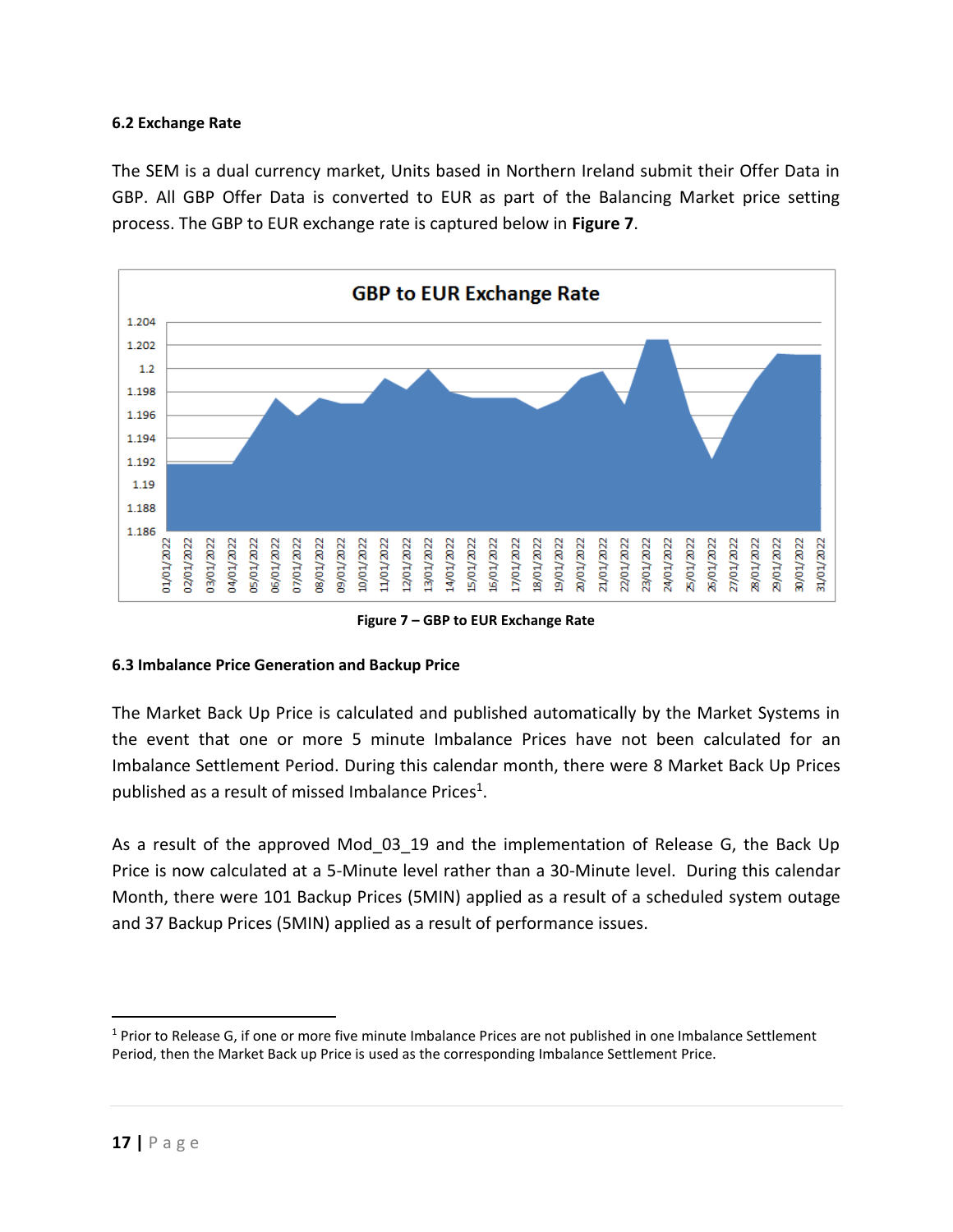### **7 Modifications**

#### <span id="page-17-0"></span>**7.1 Balancing Market – Trading & Settlement Code Modification Management**

<span id="page-17-1"></span>The tables that follow give an overview of the activity that has taken place between  $1<sup>st</sup>$  January 2022 and 31<sup>st</sup> January 2022. Table 14 shows the dates and number of Modifications Committee Meetings and Working Groups that took place over this period.

| Meeting                                | Date | Location |
|----------------------------------------|------|----------|
| No meetings scheduled for January 2022 |      |          |

**Table 14 - Balancing Market: Trading & Settlement Code Modifications Committee Meetings**

At the Modifications Committee Meeting, decisions are made with regard to progressing various Modification Proposals. Table 15 gives an outline of the amount of activity that has taken place over this period.

| <b>Modification Proposal Activity</b> | <b>Total</b> |
|---------------------------------------|--------------|
| Raised                                |              |
| Alternative Versions raised           |              |
| Withdrawn                             |              |
| Deferred                              |              |
| <b>Extension Granted</b>              | 0            |
| <b>Recommended for Approval</b>       |              |
| Recommended for Rejection             |              |
| <b>Further Work Required</b>          |              |
| RA Decision Approved                  |              |
| RA Decision Rejected                  |              |

**Table 15 - Modification Proposal Activity**

#### **7.2 Balancing Market - Modifications Process Development**

<span id="page-17-2"></span>Modification Proposals were considered at bimonthly Modifications Committee Meetings alternating between Belfast and Dublin or conference call where applicable (see Table 14).

Full details of all modifications progressed during the year are available in the Balancing Market [Modifications section](https://www.sem-o.com/rules-and-modifications/balancing-market-modifications/) of the SEMO website.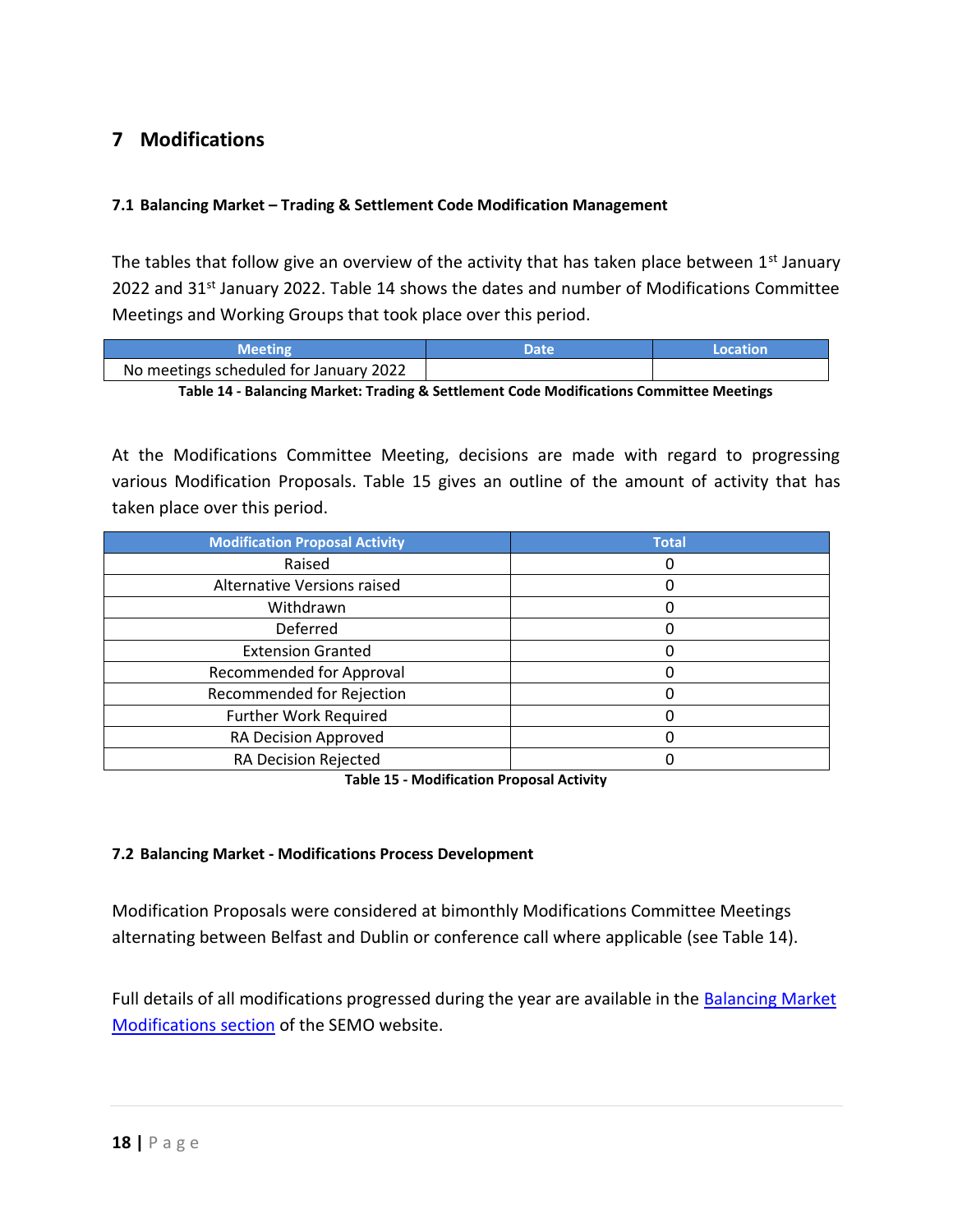### **8 Central Systems**

#### <span id="page-18-0"></span>**8.1 System Releases**

<span id="page-18-1"></span>There was one Market System Release deployed during the month of January 2022.

• Release "H.1" was successfully deployed to schedule on the evening of Tuesday the 25<sup>th</sup> of January.

#### **8.2 System Availability**

<span id="page-18-2"></span>The table below gives the system availability values for the month of January 2022:

| System / Application                       | <b>Annual Availability %</b> |
|--------------------------------------------|------------------------------|
|                                            |                              |
| Settlements (CSB)                          | 100%                         |
| MI                                         | 100%                         |
| MA                                         | 100%                         |
| Reporting (reports publication in the MPI) | 100%                         |
| Website (availability)                     | 100%                         |
| <b>Average System Availability</b>         | 100%                         |

**Table 16 - Monthly Availability**

#### **8.3 Known Issues Report**

<span id="page-18-3"></span>For details regarding system errors please refer to the latest Known Issues Report published on the [SEMO website.](https://www.sem-o.com/documents/general-publications/ISEM-Known-Issues-Report-28-January-2022.pdf)

#### **8.4 Limited Communication Failure (LCF), General Communication Failure (GCF) and General System Failure (GSF)**

<span id="page-18-4"></span>There were no LCFs during the months of January 2022.

There was no GCF during the months of January 2022.

There were no GSFs during the month of January 2022.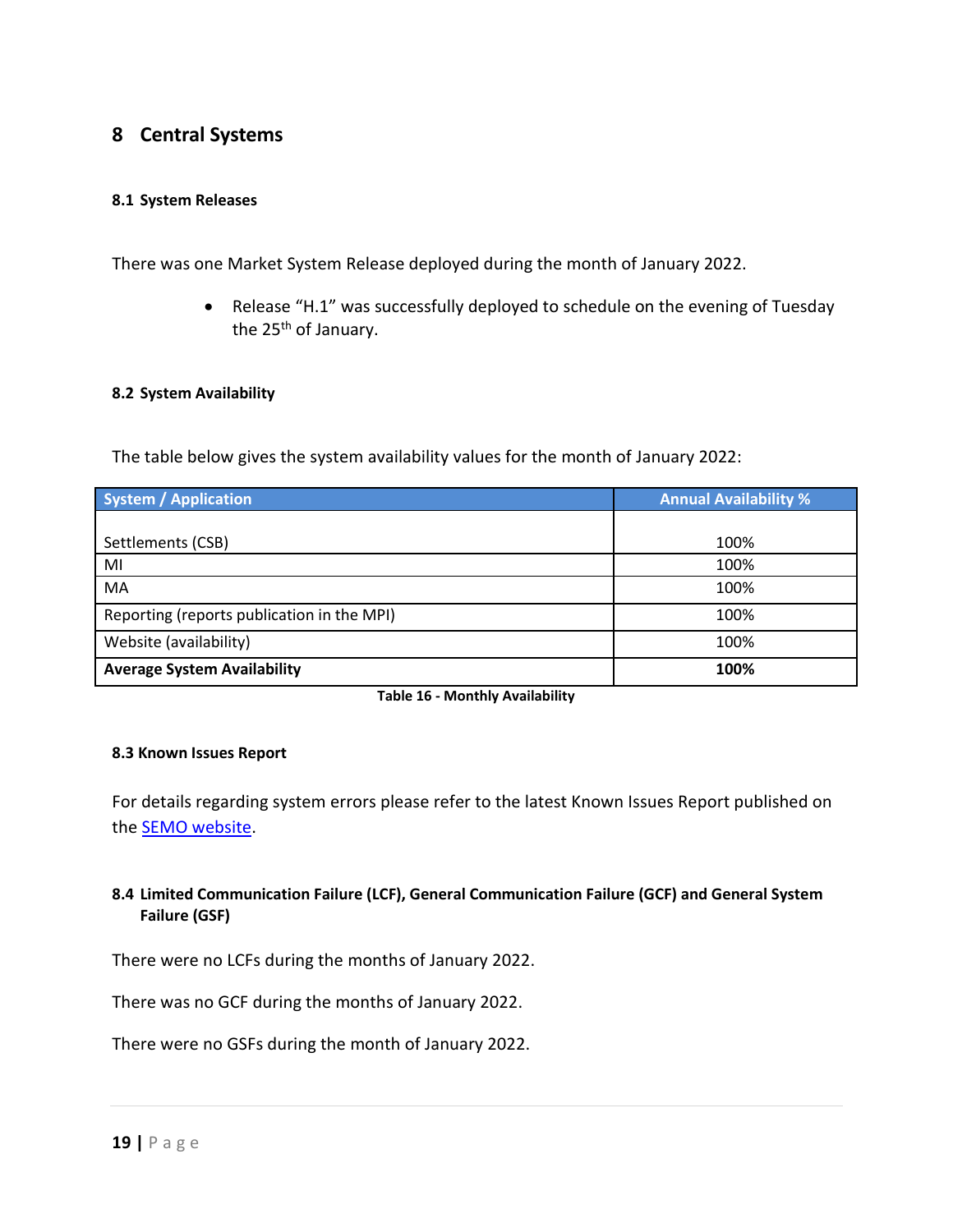### **9 Appendix A: Trading and Settlement Code Breaches**

#### <span id="page-19-0"></span>**Meter Data Provider Breaches**

| Ops Date Identified Run Type | <b>Issue</b>  | <b>MDP Provider Issue Type</b> |                                  | <b>Description T&amp;SC Breach</b> | T&SC Breach Status |               |
|------------------------------|---------------|--------------------------------|----------------------------------|------------------------------------|--------------------|---------------|
| 05/01/2022 D+1               | <b>Timing</b> | <b>SONI</b>                    | File submission of Metering data | Delay of 30 mins                   | <b>Minor</b>       | Closed        |
| 12/01/2022 D+1               | <b>Timing</b> | <b>MRSO</b>                    | File submission of Metering data | Delay of 20 mins                   | <b>Minor</b>       | <b>Closed</b> |
| 12/01/2022 D+1               | <b>Timing</b> | <b>MRSO</b>                    | File submission of Metering data | Delay of 22 mins                   | <b>Minor</b>       | Closed        |
|                              |               |                                |                                  |                                    |                    |               |

#### **Table 17 - Meter Data Provider Breaches**

#### **Market Participant Breaches**

| <b>PT Name</b>                           |                  |              |        | <b>Invoice period</b> Market Default issued due to Default letter issued T T & SC Breach Status |       |        |
|------------------------------------------|------------------|--------------|--------|-------------------------------------------------------------------------------------------------|-------|--------|
| Panda Power Limited                      | WK 50 2021       | <b>BMCRM</b> | Timing | Yes                                                                                             | Maior | Closed |
| Fuinneamh Gaoithe Teoranta               | <b>IDEC 2021</b> | <b>MO</b>    | Timing | Yes                                                                                             | Maior | Closed |
| Crystal Energy Limited                   | <b>IDEC 2021</b> | <b>MO</b>    | Timing | Yes                                                                                             | Maior | Closed |
| <b>Endeco - Wirelite Sensors Limited</b> | <b>IDEC 2021</b> | <b>MO</b>    | Timing | Yes                                                                                             | Maior | Closed |

#### **Table 18 - Clearing Default Notices**

| Ops Date indentified | PT Name                       | <b>Issue Type</b> | Default Letter Sent | Cause                                                                 | Resolution                                                  |
|----------------------|-------------------------------|-------------------|---------------------|-----------------------------------------------------------------------|-------------------------------------------------------------|
| 04/01/2022           | PT_400069 G.A.E.L Force Power | Credit            | yes                 | <b>CCIN was not</b><br>resolved within<br>the T& S Code<br>timeframes | PT does not have a collateral<br>account. New LOC to follow |
| 11/01/2022           | PT_400069 G.A.E.L Force Power | Credit            | ves                 | CCIN was not<br>resolved within<br>the T& S Code<br>timeframes        | PT does not have a collateral<br>account. New LOC to follow |
| 12/01/2022           | PT_400069 G.A.E.L Force Power | Credit            | ves                 | <b>CCIN was not</b><br>resolved within<br>the T& S Code<br>timeframes | PT does not have a collateral<br>account. New LOC to follow |
| 17/01/2022           | PT_400069 G.A.E.L Force Power | Credit            | ves                 | <b>CCIN was not</b><br>resolved within<br>the T& S Code<br>timeframes | PT does not have a collateral<br>account. New LOC to follow |
| 20/01/2022           | PT_400069 G.A.E.L Force Power | Credit            | yes                 | <b>CCIN was not</b><br>resolved within<br>the T& S Code<br>timeframes | PT does not have a collateral<br>account. New LOC to follow |
| 25/01/2022           | PT_400069 G.A.E.L Force Power | Credit            | ves                 | <b>CCIN was not</b><br>resolved within<br>the T& S Code<br>timeframes | PT does not have a collateral<br>account. New LOC to follow |
| 28/01/2022           | PT 400069 G.A.E.L Force Power | Credit            | yes                 | CCIN was not<br>resolved within<br>the T& S Code<br>timeframes        | PT does not have a collateral<br>account. New LOC to follow |

**Table 19 – Credit Risk Management (Major)**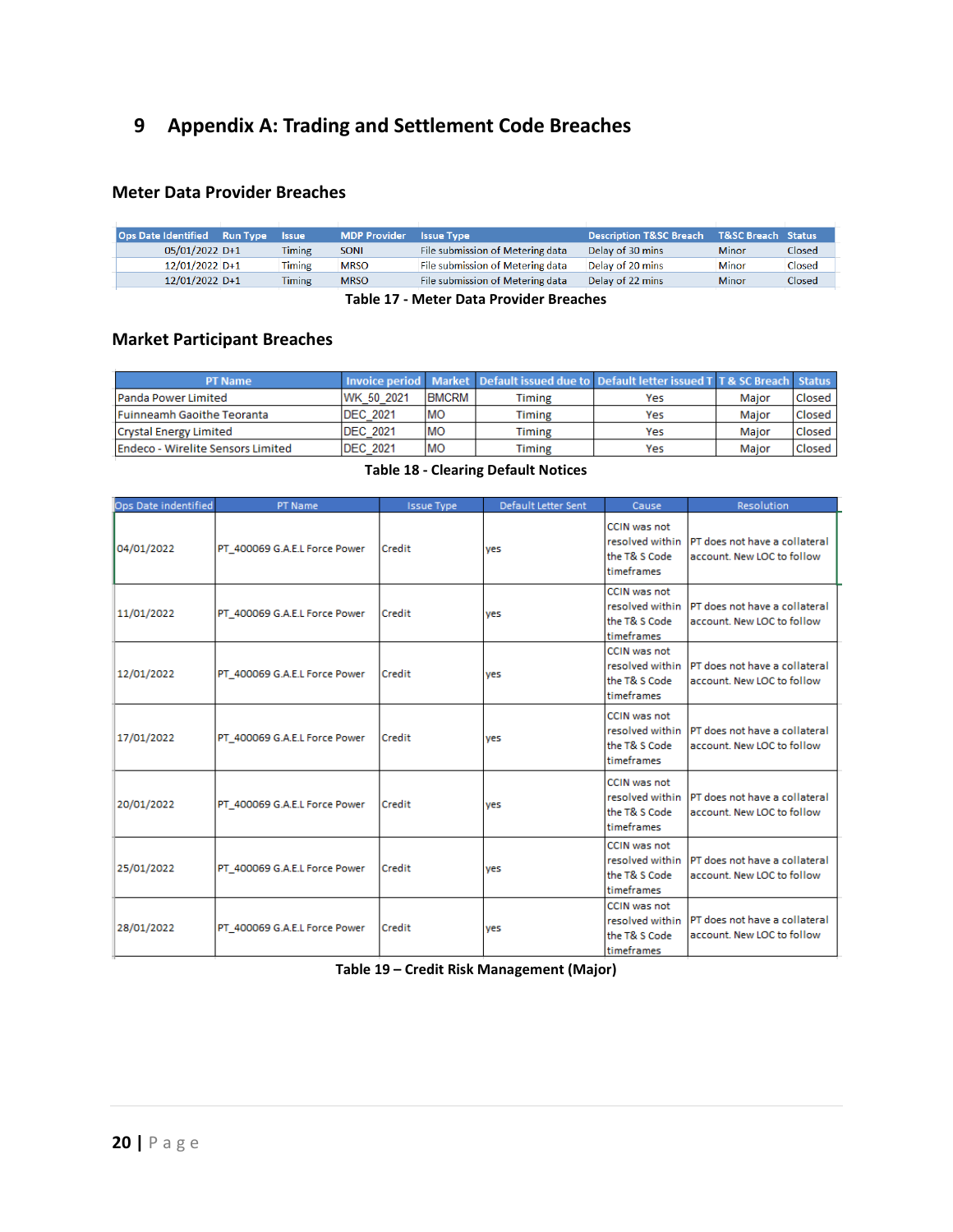### **Market Operator Breaches**

| Ops Date Indentified PT Name Issue Type |     | Cause:                                       |     | Closed T&SC Breach |
|-----------------------------------------|-----|----------------------------------------------|-----|--------------------|
| 04/01/2022                              | All | Non-Publication Analysis Required            | Yes | Minor              |
| 12/01/2022                              | All | Non-Publication Internal processing time Yes |     | Minor              |
|                                         |     |                                              |     |                    |

#### **Table 20 - Credit Risk Management (Minor)**

| <b>Settlement</b><br><b>Date</b> | <b>Periods</b><br><b>Affected</b> | <b>Run Type</b> | <b>Quality or</b><br><b>Timing</b> | Party       | <b>Issue Type</b>                           | <b>Description</b>                                               | Cause                                                                    | <b>Resolution</b>                                                           | T&SC<br><b>Breach</b> | <b>Status</b> |
|----------------------------------|-----------------------------------|-----------------|------------------------------------|-------------|---------------------------------------------|------------------------------------------------------------------|--------------------------------------------------------------------------|-----------------------------------------------------------------------------|-----------------------|---------------|
| 1st,<br>2nd, 3rd, 15th,<br>16th  | 5.                                | Indicative      | <b>Timing</b>                      | <b>SEMO</b> | <b>Known Issue Report</b><br>(KIR) #244,943 | <b>Billcase performance</b><br>for last day of billing<br>period | Processing delayed<br>due to longer than<br>expected processing<br>times | Processing continued and<br>Indicatives completed after<br>target date      | Minor                 | Closed        |
| 4th,5th                          | $\overline{2}$                    | Indicative      | <b>Timing</b>                      | <b>SEMO</b> | <b>Late Settlement Data</b>                 | <b>Late Meter Data</b><br>Provider (MDP) data                    | SONI MDP data<br>received late                                           | MDP data received and<br>Indicatives completed late after<br>target date    | <b>Minor</b>          | Closed        |
| 12 <sub>th</sub>                 | 1                                 | Indicative      | <b>Timing</b>                      | <b>SEMO</b> | Late Settlement Data                        | <b>Late Meter Data</b><br>Provider (MDP) data                    | MRSO MDP data<br>received late                                           | MDP data received and<br>Indicatives completed late on<br>target date       | <b>Minor</b>          | Closed        |
| 20th                             | $\mathbf{1}$                      | Indicative      | <b>Timing</b>                      | <b>SEMO</b> | <b>Processing Issue</b>                     | <b>Issue with PUSH</b><br>processing                             | <b>PUSH failure</b>                                                      | PUSH issue resolved and<br>Indicatives completed late after<br>target date  | Minor                 | Closed        |
| 24th                             | $\mathbf{1}$                      | Indicative      | <b>Timing</b>                      | <b>SEMO</b> | <b>Processing Timeline</b>                  | Overrun of processing<br>time required                           | Processing delayed<br>due to longer than<br>expected processing<br>times | Processing continued and<br>Indicatives completed late on<br>target date    | Minor                 | Closed        |
| 26th                             | $\mathbf{1}$                      | Indicative      | <b>Timing</b>                      | <b>SEMO</b> | <b>Processing Timeline</b>                  | Overrun of processing<br>time required                           | Processing delayed<br>due to longer than<br>expected processing<br>times | Processing continued and<br>Indicatives completed late after<br>target date | <b>Minor</b>          | Closed        |

| <b>Settlement</b><br><b>Date</b> | <b>Periods</b><br><b>Affected</b> | <b>Run Type</b> | <b>Quality or</b><br><b>Timing</b> | Party       | <b>Issue Type</b>          | <b>Description</b>                     | Cause                                                                           | <b>Resolution</b>                                                     | T&SC<br><b>Breach</b> | Status |
|----------------------------------|-----------------------------------|-----------------|------------------------------------|-------------|----------------------------|----------------------------------------|---------------------------------------------------------------------------------|-----------------------------------------------------------------------|-----------------------|--------|
| 17th                             |                                   | Initial         | <b>Timing</b>                      | <b>SEMO</b> | <b>Processing Timeline</b> | Overrun of processing<br>time required | <b>Processing delayed</b><br>due to longer than<br>expected processing<br>times | Processing continued and<br>Initials completed late on<br>target date | Minor                 | Closed |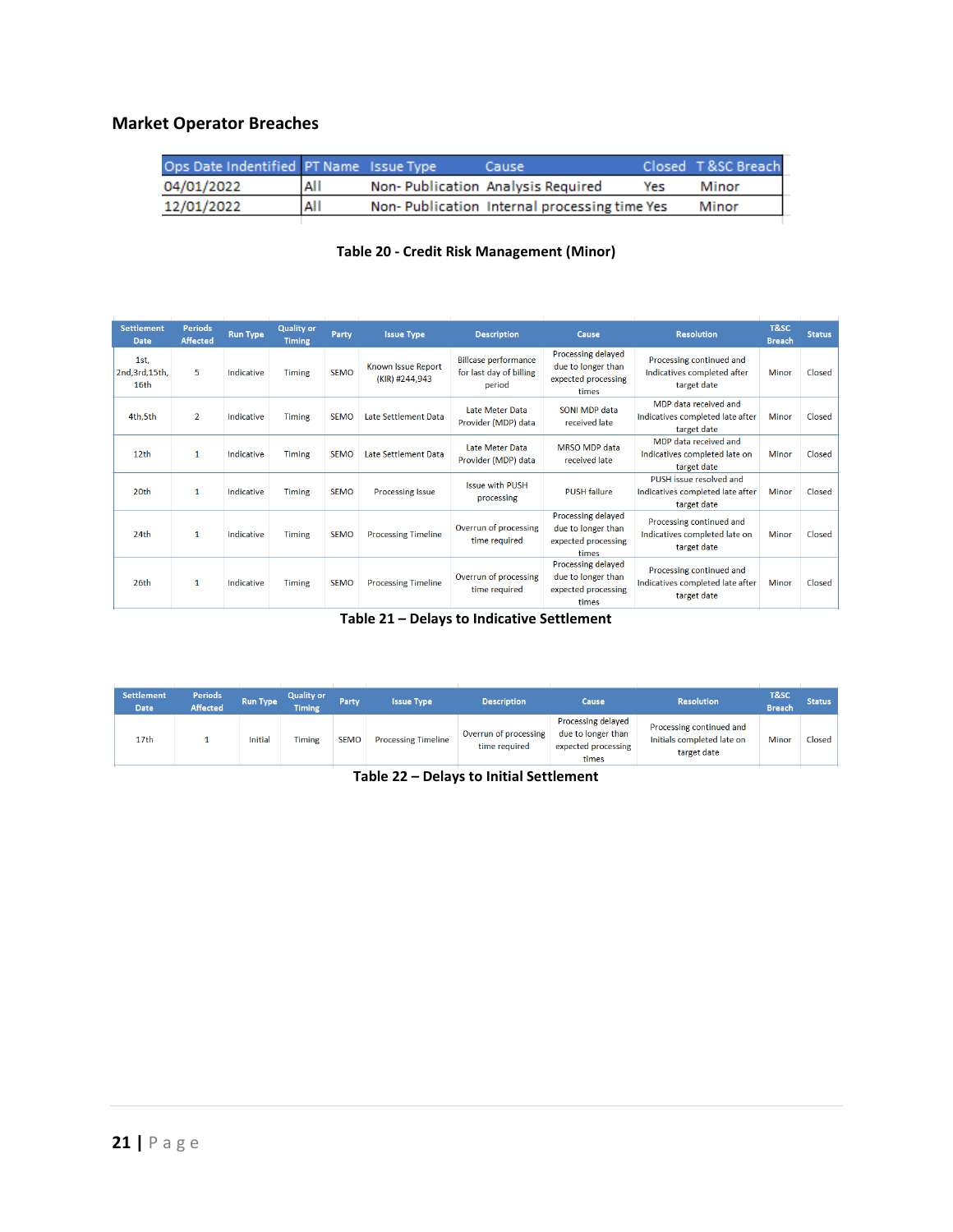<span id="page-21-0"></span>

### **Appendix B: Historical Settlement Information**





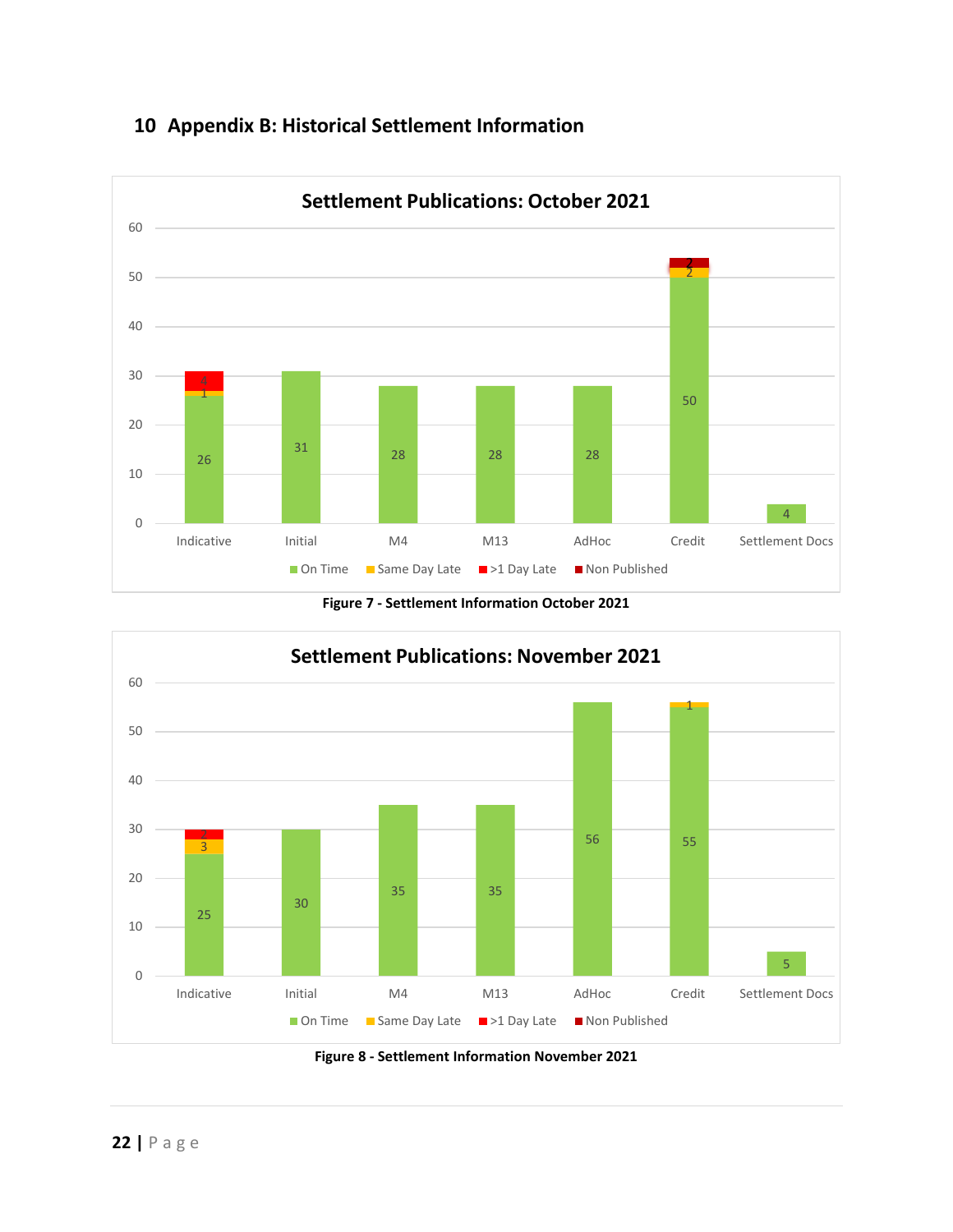

**Figure 9 - Settlement Information December 2021**



**Figure 10 - Settlement Information January 2022**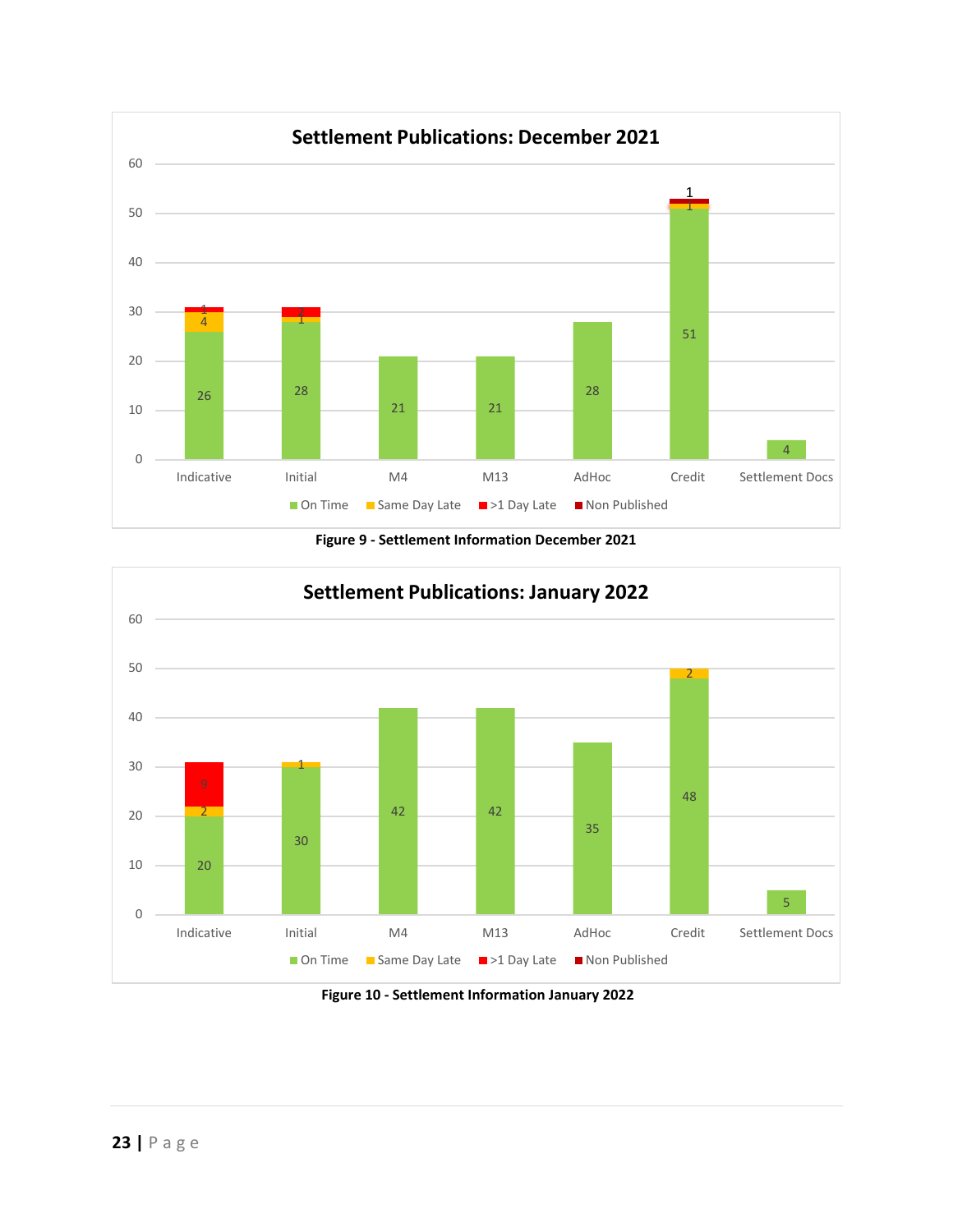### **11 Appendix C: Settlement Publication Timings**

#### <span id="page-23-0"></span>**Indicative Settlement**

| <b>Operational</b><br><b>Date</b> | <b>Market</b> | <b>Run</b> | <b>Period End Date</b> | <b>Target Date &amp;</b><br><b>Time</b> | <b>Publish Date &amp;</b><br><b>Time</b> |
|-----------------------------------|---------------|------------|------------------------|-----------------------------------------|------------------------------------------|
| 04/01/2022                        | <b>BALIMB</b> | Indicative | 01/01/2022             | 04/01/2022 17:00                        | 05/01/2022 09:14                         |
| 04/01/2022                        | <b>BALIMB</b> | Indicative | 02/01/2022             | 04/01/2022 17:00                        | 05/01/2022 09:18                         |
| 04/01/2022                        | <b>BALIMB</b> | Indicative | 03/01/2022             | 04/01/2022 17:00                        | 05/01/2022 09:40                         |
| 05/01/2022                        | <b>BALIMB</b> | Indicative | 04/01/2022             | 05/01/2022 17:00                        | 07/01/2022 11:04                         |
| 06/01/2022                        | <b>BALIMB</b> | Indicative | 05/01/2022             | 06/01/2022 17:00                        | 07/01/2022 11:32                         |
| 07/01/2022                        | <b>BALIMB</b> | Indicative | 06/01/2022             | 07/01/2022 17:00                        | 07/01/2022 16:37                         |
| 10/01/2022                        | <b>BALIMB</b> | Indicative | 07/01/2022             | 10/01/2022 17:00                        | 10/01/2022 15:38                         |
| 10/01/2022                        | <b>BALIMB</b> | Indicative | 08/01/2022             | 10/01/2022 17:00                        | 10/01/2022 16:34                         |
| 10/01/2022                        | <b>BALIMB</b> | Indicative | 09/01/2022             | 10/01/2022 17:00                        | 10/01/2022 16:56                         |
| 11/01/2022                        | <b>BALIMB</b> | Indicative | 10/01/2022             | 11/01/2022 17:00                        | 11/01/2022 16:35                         |
| 12/01/2022                        | <b>BALIMB</b> | Indicative | 11/01/2022             | 12/01/2022 17:00                        | 12/01/2022 16:48                         |
| 13/01/2022                        | <b>BALIMB</b> | Indicative | 12/01/2022             | 13/01/2022 17:00                        | 13/01/2022 18:39                         |
| 14/01/2022                        | <b>BALIMB</b> | Indicative | 13/01/2022             | 14/01/2022 17:00                        | 14/01/2022 16:44                         |
| 17/01/2022                        | <b>BALIMB</b> | Indicative | 14/01/2022             | 17/01/2022 17:00                        | 17/01/2022 15:52                         |
| 17/01/2022                        | <b>BALIMB</b> | Indicative | 15/01/2022             | 17/01/2022 17:00                        | 18/01/2022 09:14                         |
| 17/01/2022                        | <b>BALIMB</b> | Indicative | 16/01/2022             | 17/01/2022 17:00                        | 18/01/2022 09:39                         |
| 18/01/2022                        | <b>BALIMB</b> | Indicative | 17/01/2022             | 18/01/2022 17:00                        | 18/01/2022 16:38                         |
| 19/01/2022                        | <b>BALIMB</b> | Indicative | 18/01/2022             | 19/01/2022 17:00                        | 19/01/2022 16:44                         |
| 20/01/2022                        | <b>BALIMB</b> | Indicative | 19/01/2022             | 20/01/2022 17:00                        | 20/01/2022 16:43                         |
| 21/01/2022                        | <b>BALIMB</b> | Indicative | 20/01/2022             | 21/01/2022 17:00                        | 24/01/2022 11:20                         |
| 24/01/2022                        | <b>BALIMB</b> | Indicative | 21/01/2022             | 24/01/2022 17:00                        | 24/01/2022 14:33                         |
| 24/01/2022                        | <b>BALIMB</b> | Indicative | 22/01/2022             | 24/01/2022 17:00                        | 24/01/2022 15:31                         |
| 24/01/2022                        | <b>BALIMB</b> | Indicative | 23/01/2022             | 24/01/2022 17:00                        | 24/01/2022 16:24                         |
| 25/01/2022                        | <b>BALIMB</b> | Indicative | 24/01/2022             | 25/01/2022 17:00                        | 25/01/2022 17:07                         |
| 26/01/2022                        | <b>BALIMB</b> | Indicative | 25/01/2022             | 26/01/2022 17:00                        | 26/01/2022 16:13                         |
| 27/01/2022                        | <b>BALIMB</b> | Indicative | 26/01/2022             | 27/01/2022 17:00                        | 28/01/2022 11:29                         |
| 28/01/2022                        | <b>BALIMB</b> | Indicative | 27/01/2022             | 28/01/2022 17:00                        | 28/01/2022 16:45                         |
| 31/01/2022                        | <b>BALIMB</b> | Indicative | 28/01/2022             | 31/01/2022 17:00                        | 31/01/2022 14:53                         |
| 31/01/2022                        | <b>BALIMB</b> | Indicative | 29/01/2022             | 31/01/2022 17:00                        | 31/01/2022 16:05                         |
| 31/01/2022                        | <b>BALIMB</b> | Indicative | 30/01/2022             | 31/01/2022 17:00                        | 31/01/2022 16:56                         |
| 01/02/2022                        | <b>BALIMB</b> | Indicative | 31/01/2022             | 01/02/2022 17:00                        | 01/02/2022 16:29                         |

**Table 23 – Indicative Settlement Publication time**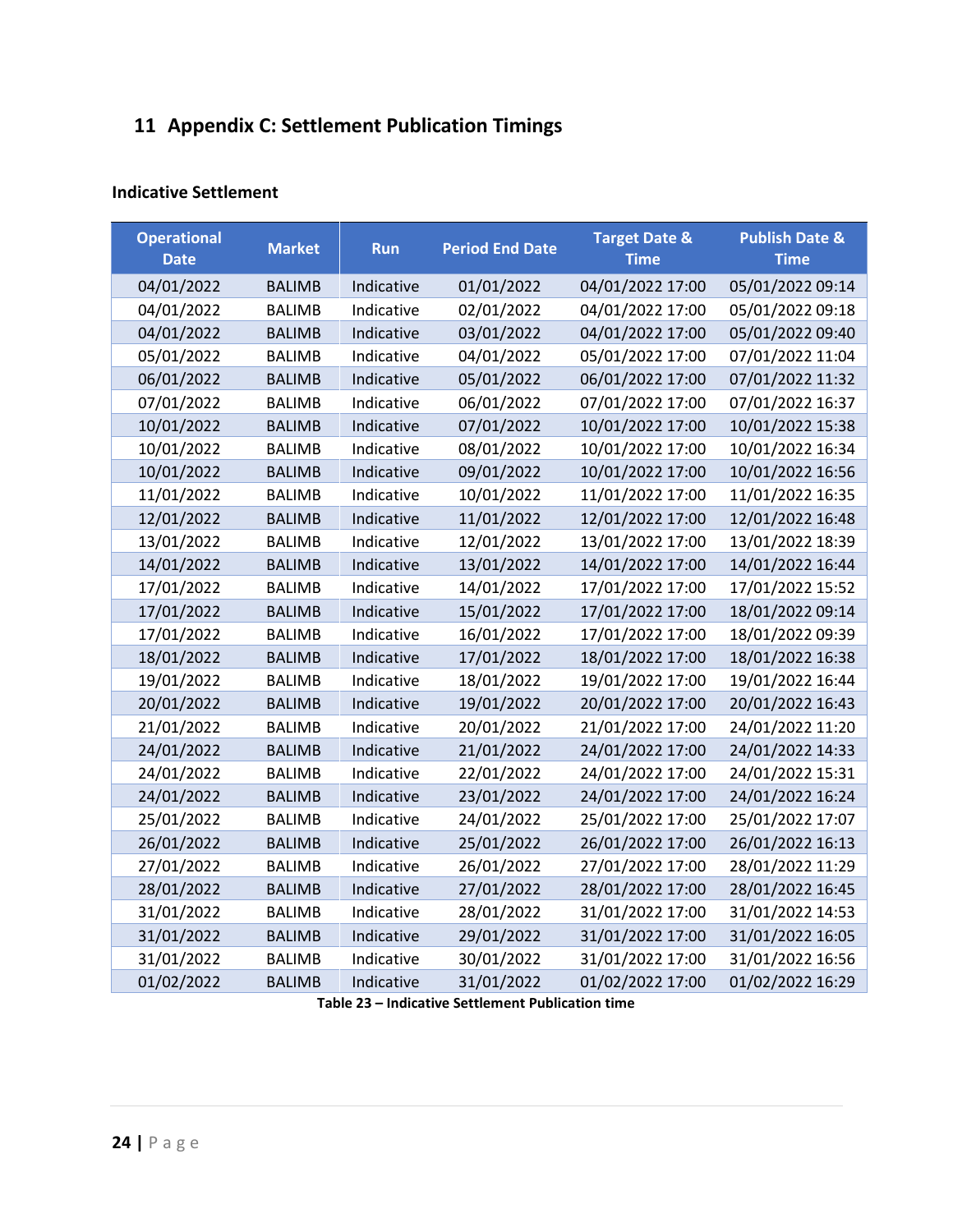### **Initial Settlement**

| <b>Operational</b><br><b>Date</b> | <b>Market</b> | <b>Run</b> | <b>Period End Date</b> | <b>Target Date &amp;</b><br><b>Time</b> | <b>Publish Date &amp;</b><br><b>Time</b> |
|-----------------------------------|---------------|------------|------------------------|-----------------------------------------|------------------------------------------|
| 10/01/2022                        | <b>BALIMB</b> | Initial    | 01/01/2022             | 07/01/2022 12:00                        | 07/01/2022 11:27                         |
| 10/01/2022                        | <b>BALIMB</b> | Initial    | 02/01/2022             | 07/01/2022 12:00                        | 07/01/2022 11:37                         |
| 10/01/2022                        | <b>BALIMB</b> | Initial    | 03/01/2022             | 10/01/2022 12:00                        | 10/01/2022 11:03                         |
| 11/01/2022                        | <b>BALIMB</b> | Initial    | 04/01/2022             | 11/01/2022 12:00                        | 11/01/2022 10:57                         |
| 12/01/2022                        | <b>BALIMB</b> | Initial    | 05/01/2022             | 12/01/2022 12:00                        | 12/01/2022 11:20                         |
| 13/01/2022                        | <b>BALIMB</b> | Initial    | 06/01/2022             | 13/01/2022 12:00                        | 13/01/2022 11:15                         |
| 14/01/2022                        | <b>BALIMB</b> | Initial    | 07/01/2022             | 14/01/2022 12:00                        | 13/01/2022 15:58                         |
| 14/01/2022                        | <b>BALIMB</b> | Initial    | 08/01/2022             | 14/01/2022 12:00                        | 13/01/2022 16:57                         |
| 14/01/2022                        | <b>BALIMB</b> | Initial    | 09/01/2022             | 14/01/2022 12:00                        | 14/01/2022 11:27                         |
| 17/01/2022                        | <b>BALIMB</b> | Initial    | 10/01/2022             | 17/01/2022 12:00                        | 17/01/2022 11:25                         |
| 18/01/2022                        | <b>BALIMB</b> | Initial    | 11/01/2022             | 18/01/2022 12:00                        | 18/01/2022 11:30                         |
| 19/01/2022                        | <b>BALIMB</b> | Initial    | 12/01/2022             | 19/01/2022 12:00                        | 19/01/2022 11:05                         |
| 20/01/2022                        | <b>BALIMB</b> | Initial    | 13/01/2022             | 20/01/2022 12:00                        | 20/01/2022 10:48                         |
| 21/01/2022                        | <b>BALIMB</b> | Initial    | 14/01/2022             | 21/01/2022 12:00                        | 20/01/2022 15:26                         |
| 21/01/2022                        | <b>BALIMB</b> | Initial    | 15/01/2022             | 21/01/2022 12:00                        | 20/01/2022 17:13                         |
| 21/01/2022                        | <b>BALIMB</b> | Initial    | 16/01/2022             | 21/01/2022 12:00                        | 21/01/2022 11:07                         |
| 24/01/2022                        | <b>BALIMB</b> | Initial    | 17/01/2022             | 24/01/2022 12:00                        | 24/01/2022 12:56                         |
| 25/01/2022                        | <b>BALIMB</b> | Initial    | 18/01/2022             | 25/01/2022 12:00                        | 25/01/2022 11:21                         |
| 26/01/2022                        | <b>BALIMB</b> | Initial    | 19/01/2022             | 26/01/2022 12:00                        | 26/01/2022 11:01                         |
| 27/01/2022                        | <b>BALIMB</b> | Initial    | 20/01/2022             | 27/01/2022 12:00                        | 27/01/2022 11:01                         |
| 28/01/2022                        | <b>BALIMB</b> | Initial    | 21/01/2022             | 28/01/2022 12:00                        | 28/01/2022 08:09                         |
| 28/01/2022                        | <b>BALIMB</b> | Initial    | 22/01/2022             | 28/01/2022 12:00                        | 28/01/2022 08:19                         |
| 28/01/2022                        | <b>BALIMB</b> | Initial    | 23/01/2022             | 28/01/2022 12:00                        | 28/01/2022 11:18                         |
| 31/01/2022                        | <b>BALIMB</b> | Initial    | 24/01/2022             | 31/01/2022 12:00                        | 31/01/2022 10:59                         |
| 01/02/2022                        | <b>BALIMB</b> | Initial    | 25/01/2022             | 01/02/2022 12:00                        | 01/02/2022 11:04                         |
| 02/02/2022                        | <b>BALIMB</b> | Initial    | 26/01/2022             | 02/02/2022 12:00                        | 02/02/2022 11:03                         |
| 03/02/2022                        | <b>BALIMB</b> | Initial    | 27/01/2022             | 03/02/2022 12:00                        | 03/02/2022 11:02                         |
| 04/02/2022                        | <b>BALIMB</b> | Initial    | 28/01/2022             | 04/02/2022 12:00                        | 03/02/2022 16:17                         |
| 04/02/2022                        | <b>BALIMB</b> | Initial    | 29/01/2022             | 04/02/2022 12:00                        | 04/02/2022 07:50                         |
| 04/02/2022                        | <b>BALIMB</b> | Initial    | 30/01/2022             | 04/02/2022 12:00                        | 04/02/2022 11:20                         |
| 07/02/2022                        | <b>BALIMB</b> | Initial    | 31/01/2022             | 07/02/2022 12:00                        | 07/02/2022 11:04                         |

**Table 24 – Initial Settlement Publication times**